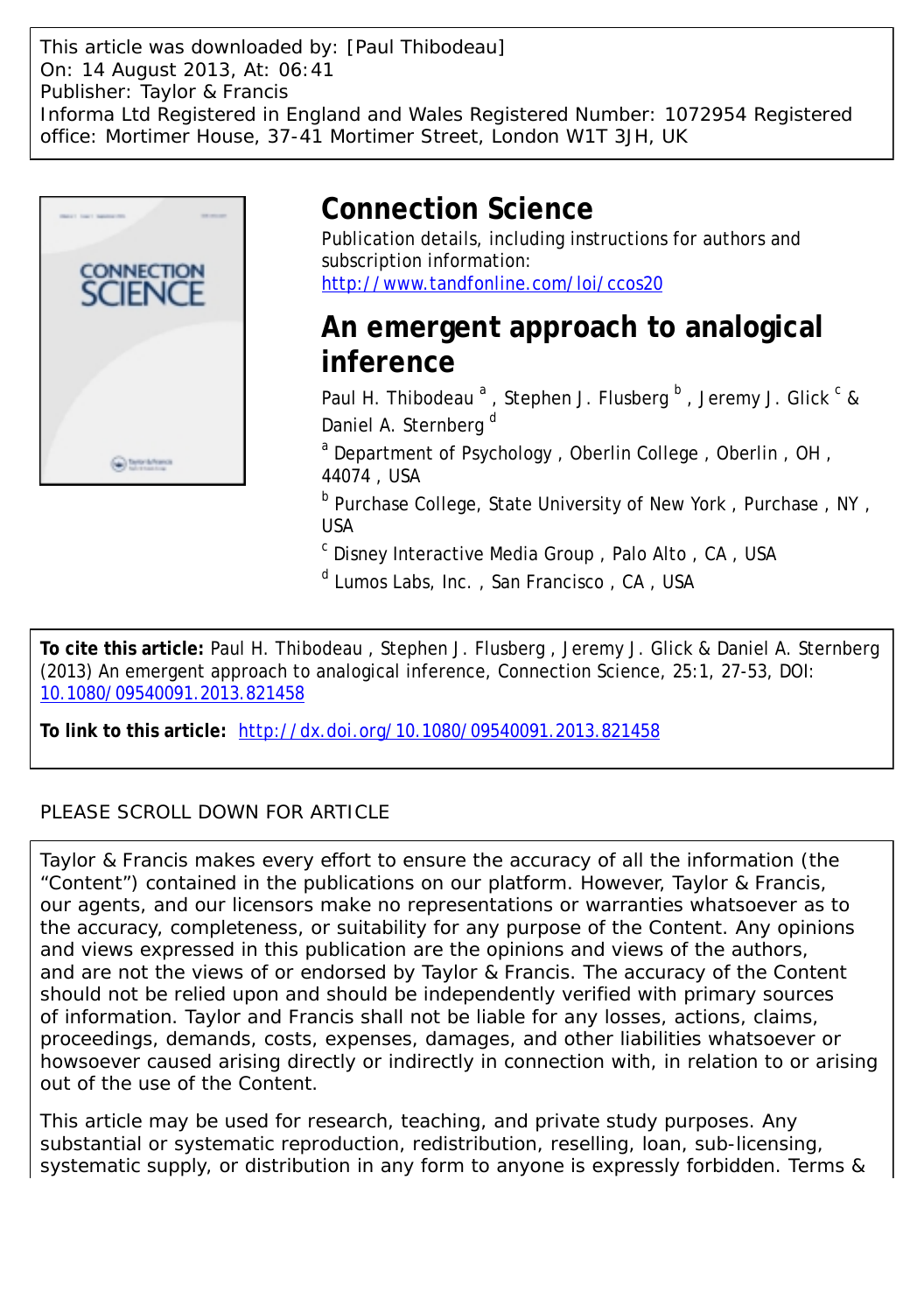Conditions of access and use can be found at [http://www.tandfonline.com/page/terms](http://www.tandfonline.com/page/terms-and-conditions)[and-conditions](http://www.tandfonline.com/page/terms-and-conditions)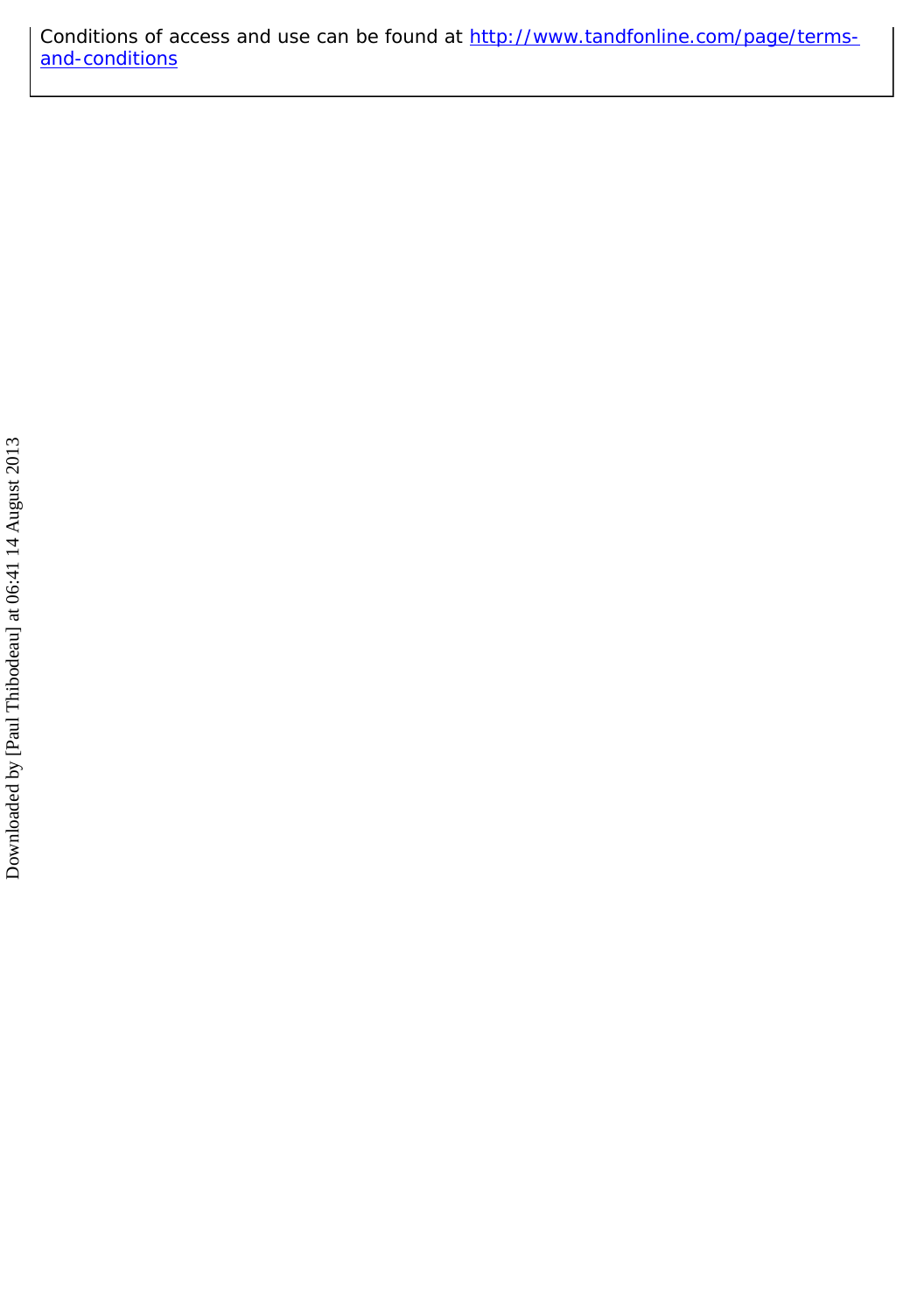

# **An emergent approach to analogical inference**

Paul H. Thibodeau<sup>a\*</sup>, Stephen J. Flusberg<sup>b</sup>, Jeremy J. Glick<sup>c</sup> and Daniel A. Sternberg<sup>d</sup>

*aDepartment of Psychology, Oberlin College, Oberlin, OH 44074, USA; bPurchase College, State University of New York, Purchase, NY, USA; cDisney Interactive Media Group, Palo Alto, CA, USA; dLumos Labs, Inc., San Francisco, CA, USA*

(*Received 15 August 2012; final version received 28 June 2013*)

In recent years, a growing number of researchers have proposed that analogy is a core component of human cognition. According to the dominant theoretical viewpoint, analogical reasoning requires a specific suite of cognitive machinery, including explicitly coded symbolic representations and a mapping or binding mechanism that operates over these representations. Here we offer an alternative approach: we find that analogical inference can emerge naturally and spontaneously from a relatively simple, error-driven learning mechanism without the need to posit any additional analogy-specific machinery. The results also parallel findings from the developmental literature on analogy, demonstrating a shift from an initial reliance on surface feature similarity to the use of relational similarity later in training. Variants of the model allow us to consider and rule out alternative accounts of its performance. We conclude by discussing how these findings can potentially refine our understanding of the processes that are required to perform analogical inference.

**Keywords:** analogy; inference; relational reasoning; development; connectionism; neural network

#### **1. Introduction**

In the past three decades, there has been a growing appreciation for the view that analogy lies at the core of human cognition (Gentner, 1983, 2010b; Hofstadter, 2001; Holyoak, Gentner, & Kokinov, 2001; Lakoff & Johnson, 1980; Leech, Mareschal, & Cooper, 2008; Penn, Holyoak, & Povinelli, 2008). Proponents of this view argue that it is our capacity to understand, produce, and reason with analogies (and metaphors) that allows us to create the wonderfully rich and sophisticated intellectual and cultural worlds we inhabit. For example, analogical reasoning can drive learning and cognitive development (Carey, 2009; Gentner, 2010a), facilitate abstract problem-solving and creative thinking (Gick & Holyoak, 1980; Holyoak & Thagard, 1996; Welling, 2007), and even play a foundational role in the scientific enterprise itself (Brown, 2003; Dunbar, 1995, 1997; Nersessian, 1992). For all these tasks, it is crucial to be able to draw an analogy between a source and target domain based on shared relational structure (e.g. solar systems and atoms both consist of a larger central object orbited by smaller satellite objects), rather than (or in the face of) shared surface features alone (e.g. tangerines and suns are both round and orange; Gentner, 1983).

In light of the varied, powerful ways in which analogy can contribute to human cognitive achievement, a great deal of theoretical, computational, and empirical work has been carried out in an attempt to understand the nature and structure of analogical reasoning and the cognitive

<sup>\*</sup>Corresponding author. Email: pthibode@oberlin.edu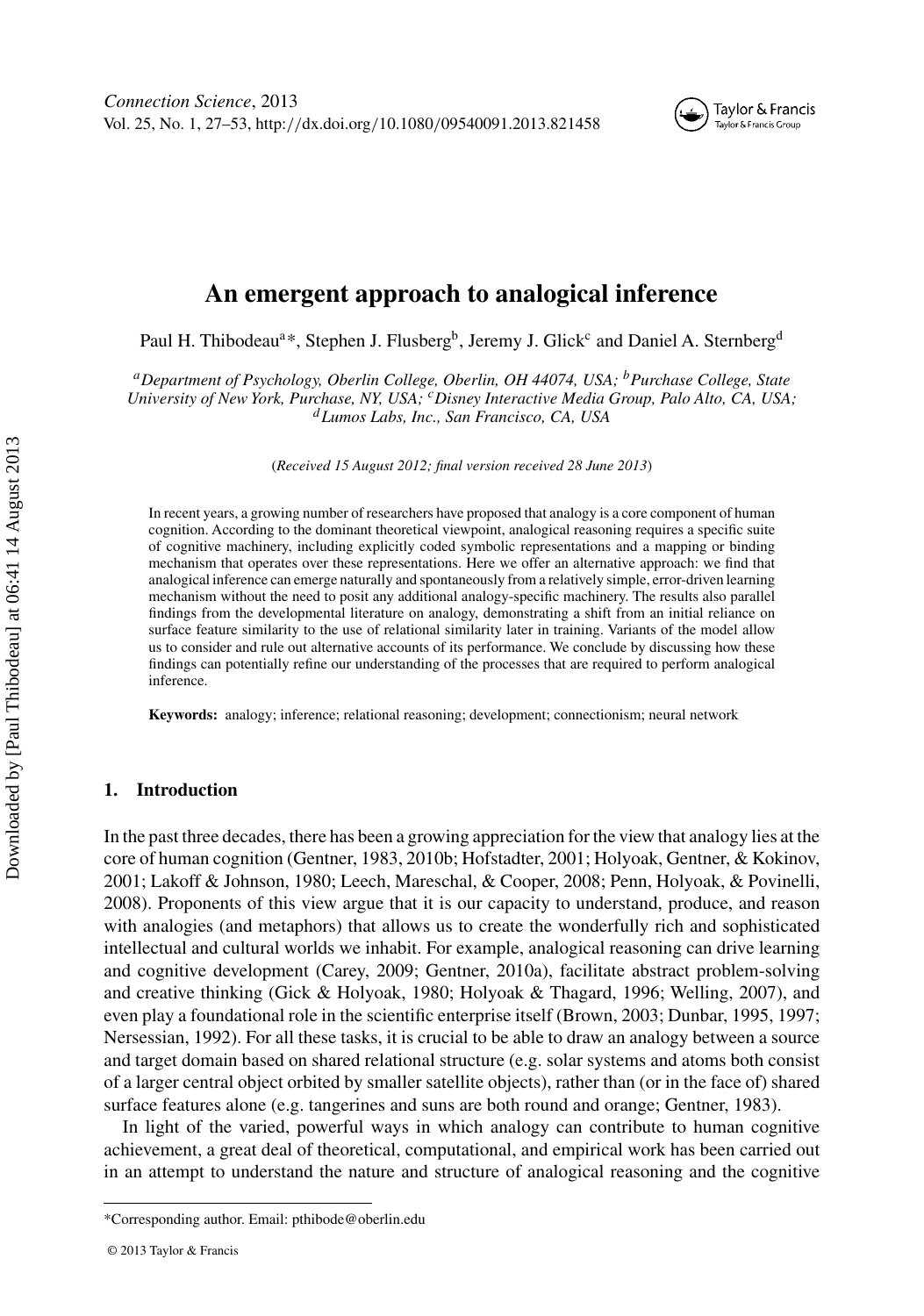mechanisms that support it (for review, see French, 2002; Gentner & Forbus, 2011). The most common and most influential approach has been to decompose analogy into several sub-processes and to explore how these component processes operate together in analogical reasoning and inference. In a recent review, Gentner and Forbus (2011) describe four major sub-processes of analogy:<sup>1</sup>

- (1) *Retrieval*: Given a situation, find an analog that is similar to it.
- (2) *Mapping*: Given two situations, align them structurally to produce a set of correspondences that indicate 'what goes with what', candidate inferences that follow from the analogy, and a structural evaluation score which provides a numerical measure of how well the base and target align.
- (3) *Abstraction*: The results of comparison may be stored as an abstraction, producing a schema or other rule-like structure.
- (4) *Rerepresentation*: Given a partial match, people may alter one or both analogs to improve the match.

# (Gentner & Forbus, 2011, p. 267)

This type of functional decomposition has inspired a great deal of behavioural research on analogical reasoning and has significantly increased our understanding of this complex cognitive process. For instance, researchers have been able to isolate some of the individual characteristics of each of these sub-processes in human analogical processing. *Retrieving* analogical matches from memory is largely driven by surface feature commonalities, while *mapping* is largely driven by relational commonalities (Forbus, Gentner, & Law, 1995). These insights have helped psychologists explain, among other things, when and why analogy may or may not be effectively deployed in problem-solving (Blanchette & Dunbar, 2000; Chen, 1996; Holyoak & Koh, 1987).

This divide-and-conquer approach has also furthered our understanding of analogical processing through its influence on computational models of analogy. The models that have been among the most popular and successful at simulating behavioural data in recent years – models like the Structure-Mapping Engine (SME; Falkenhainer, Forbus, & Gentner, 1989) and Learning and Inference with Schemas and Analogies (LISA; Hummel & Holyoak, 1997, 2003) – explicitly implement at least some of the key individual sub-processes outlined above as distinct systems that come together to give rise to analogical reasoning. In particular, these models of analogy share a basic commitment to treating questions of conceptual representation and mapping as separate issues. In both SME and LISA, this is achieved by constructing structured symbolic (or hybrid) conceptual representations (e.g. of objects and relations) and implementing a distinct mechanism dedicated to mapping (and*/*or binding) that operates over these representations (Gentner & Forbus, 2011; but see Leech et al., 2008).

The success that these models have had at simulating a wide range of behavioural findings suggests that they may capture certain important features of human analogical processing (Gentner & Forbus, 2011; Hummel & Holyoak, 2005). Indeed, this success has led some researchers to argue that the *algorithmic* processes which allow these models to exhibit analogical behaviour, namely structured representations and explicit mapping mechanisms, are *necessary* for any system to carry out analogical reasoning (Doumas, Hummel, & Sandhofer, 2008; Gentner & Markman, 1993; Hummel, 2010). Hummel (2010), for instance, argues that 'symbol systems permit qualitatively different kinds of processing (such as learning and inference) than do nonsymbolic systems (a difference so profound that our symbolic species dominates the planet, whereas our nonsymbolic cousins do not)' (p. 961). We refer to this perspective as the *Structural* approach to analogy.

The *Structural* approach constitutes an a priori constraint on any theory or model of analogy and implies that there are classes of models (and cognitive systems) that cannot *in principle* capture analogical reasoning (namely, any model that does not include structured representations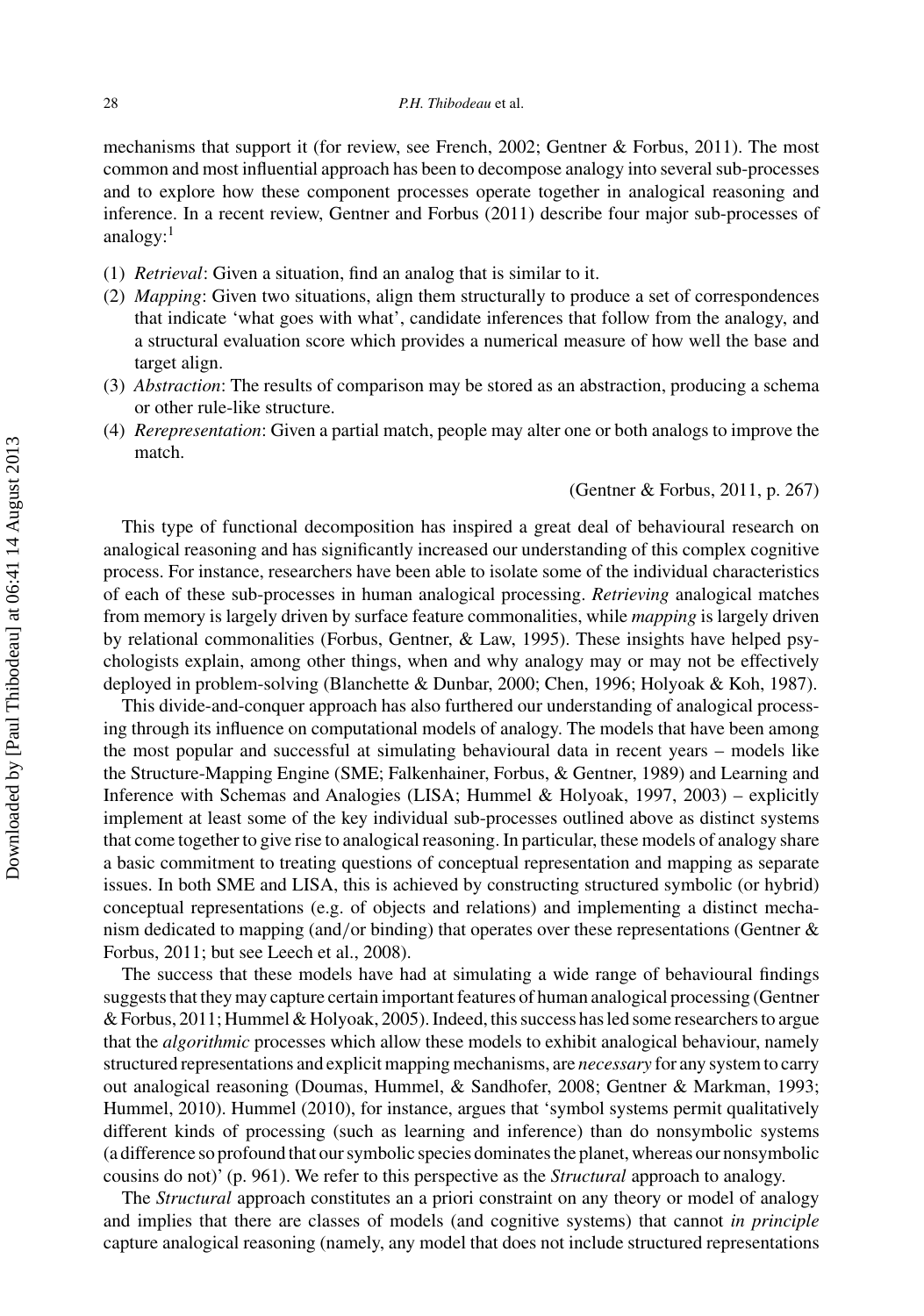and a mapping mechanism). In particular, models that rely on low-level associative learning mechanisms and fully distributed representations to simulate cognitive processing, like many connectionist models (e.g. Rogers & McClelland, 2008), are thought to be incapable of supporting fully analogical capabilities (Holyoak & Hummel, 2008; Hummel, 2011; Kemp & Tenenbaum, 2008; Marcus, 2001; Marcus & Keil, 2008; Opfer & Doumas, 2008). A common view states that while non-symbolic models 'excel at learning complex correlations between features, they fail to represent abstract operations over variables, structured representations, and contrasts between individuals and kinds; and it is not clear how well they can do any of these things in principle' (Marcus & Keil, 2008, p. 722). Further, it has been argued that because these types of models do not represent relations and relation-filler bindings explicitly, they 'cannot use relational information to drive inference' (Opfer & Doumas, 2008, p. 723). Some theorists have gone so far as to suggest that the attempt to capture higher level cognitive abilities such as analogy in these sorts of models involves 'suck[ing] the essence out, then force-fit[ting] what's left into an associationist straitjacket' (Holyoak & Hummel, 2008, p. 389).

To summarise, then, the *Structural* approach embodies two related hypotheses: (1) that the subcomponents of analogy outlined above, especially a specific mapping mechanism that operates over structured representations, are necessary for analogical processing and (2) that models of a certain class (i.e. in which these components are not explicitly built in, or in which distributed representations and low-level learning mechanisms carry the burden of processing) cannot *in principle* come to instantiate these processes and therefore cannot implement analogical processing.

However, some models of the sort implicated in hypothesis (2) are known to exhibit complex emergent behaviour (Elman, 1990; Rogers & McClelland, 2008; St. John, 1992; Thelen & Smith, 1998). It is not always obvious what high-level functions such models can implement (or approximate) through the operation of low-level, general learning mechanisms over the course of development (Chalmers, French, & Hofstadter, 1992). Many researchers regard this as a key strength of these models, insofar as this allows for a more direct comparison and connection between what we know about the structure and function of the nervous system and the emergence of complex cognitive functions over the course of development (see, for instance, Elman et al., 1996; Spencer, Thomas, & McClelland, 2009). Therefore, we view it as an *empirical* rather than a *logical* question whether analogical processes can in fact emerge over the course of learning in one of these models. We refer to attempts to capture analogy in these sorts of models as the *Emergent* approach.

Critically, the *Emergent* framework denies that analogical reasoning is supported by symbolic conceptual representations and a distinct mapping or binding mechanism that operates over these symbols. In the *Emergent* framework, questions of mapping are inseparable from questions of conceptual representation. Therefore, the concept of *mapping* may be thought of as a computational-level description (Marr, 1982) of a fundamentally integrated phenomenon, but without direct implications for the algorithmic or implementation levels. On this view, the way that concepts are stored and represented in the system (i.e. that they are interrelated or even overlapping) may naturally give rise to analogical mapping over the course of development (French, 1995; Hofstadter, 1996).

Previously, proponents of the *Emergent* approach have highlighted the importance of studying the relationship between conceptual representation and relational reasoning. The Copycat and Tabletop models of analogy proposed by Hofstadter, Mitchell, and French (French, 1995; Hofstadter & Mitchell, 1994; Mitchell, 1993) describe relational reasoning as a type of generalisation that results from the blending of conceptual domains. Proponents of the *Emergent* approach have also had success simulating certain aspects of the development of analogical reasoning (see especially Leech et al., 2008).

Our work attempts to advance the *Emergent* framework by illustrating how a simple feedforward connectionist model can give rise to certain forms of analogical inference without recourse to specific mapping or binding mechanisms. Our approach, like the Copycat model, emphasises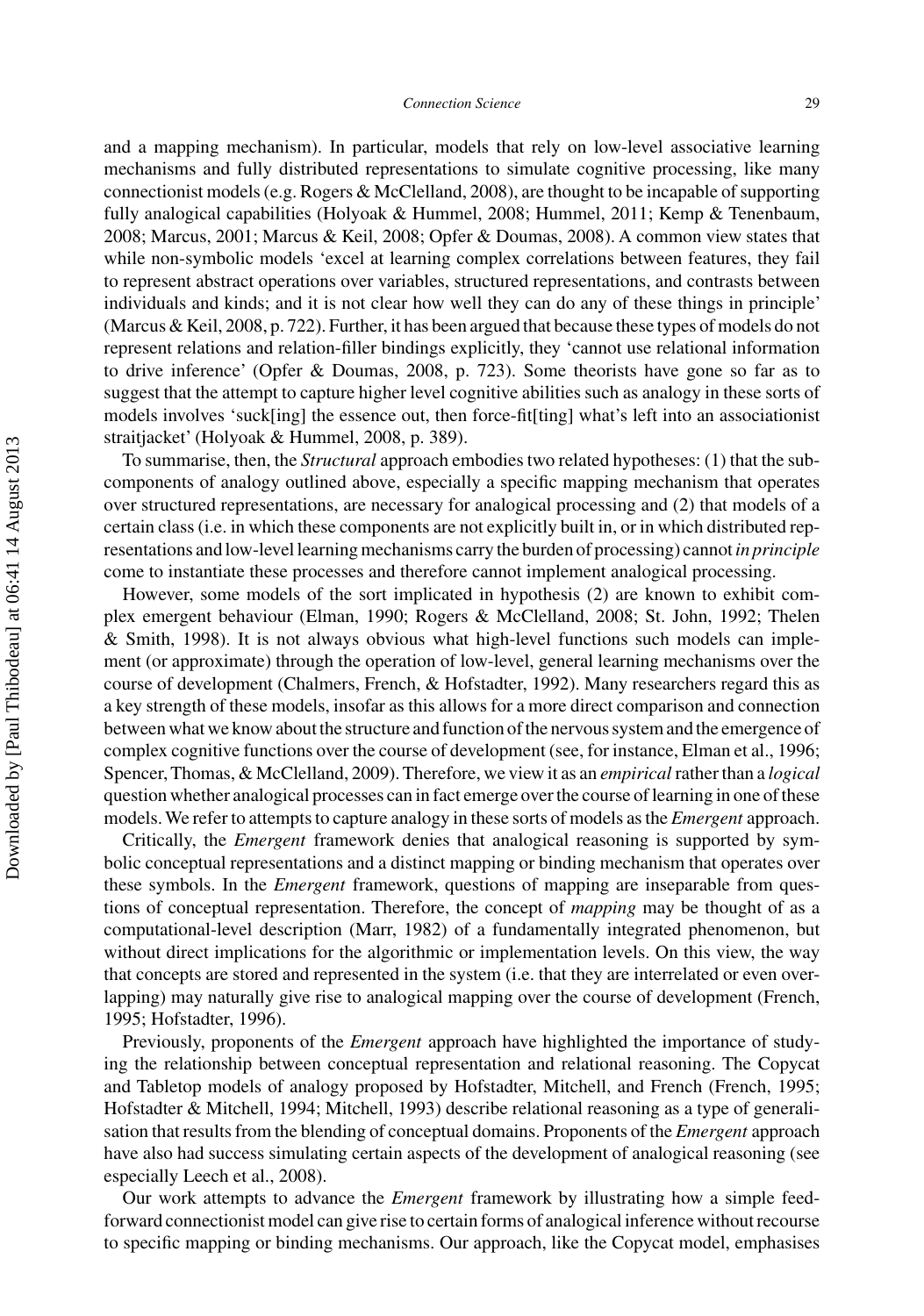the deep connection between questions of conceptual representation and relational inference. But unlike the Copycat model, our network learns conceptual representations through experience; in the Copycat model, conceptual representations and connections between representations were not learned. Further, unlike Copycat, which implemented conceptual representations as unitary nodes with excitatory and inhibitory connections to related conceptual nodes, our network represents conceptual knowledge in a truly sub-symbolic fashion, as distributed patterns of activation in intermediate layers of the network. Our work also builds on the insights of Leech et al. (2008) by focusing on knowledge-based analogical inference. A major criticism of Leech et al.'s (2008) work has been its failure to capture our ability to use analogy to drive inferences and facilitate knowledge acquisition (e.g. Markman & Laux, 2008; Opfer & Doumas, 2008).

In support of the *Emergent* approach, we use a computational framework that does not require classical structured representations or an explicit mapping mechanism. The framework is based on the Rumelhart model (Rumelhart, 1990; Rumelhart & Todd, 1993), used by Rogers and McClelland (2004, 2008), to investigate the development and representation of general semantic knowledge. In most of the simulations presented below, the network is given a partial phrase that it tries to complete. At the outset, the model does not 'know' anything about the symbols that constitute the phrase or how these symbols relate to one another. However, over the course of training, the model learns to represent these inputs and outputs, and their relationships to one another, in intermediate 'hidden' or 'representation' layers through an error-driven process of progressive differentiation.

Importantly, although the inputs and outputs are presented as individual or combinations of unitary nodes (symbols), the network is not symbolic in the traditional sense. The network does not perform operations over the input, output, or relational symbols. Instead, the semantic information is stored in the weights between the representation layers and, as we will see, relational reasoning emerges from the overlapping, distributed representations that are learned in the hidden layers.

This modelling approach is consistent with an account of learning in which children (and adults) are constantly making predictions about what they will experience in the world, and using their observations (i.e. what they actually do experience) to make better predictions in the future (Elman, 1991; Rogers & McClelland, 2004). This model has succeeded in capturing many results from the literature on semantic development in children (Rogers & McClelland, 2004, 2008), and we have previously applied it to simulate the development of conceptual metaphor, which is closely related to certain aspects of analogy (Flusberg, Thibodeau, Sternberg, & Glick, 2010; Thibodeau, McClelland, & Boroditsky, 2009; see also the response to commentators in Rogers & McClelland, 2008, for an earlier attempt to showcase some of the analogy-like abilities of this model).

The importance of the research presented here depends on two key considerations: (1) that the Rumelhart model is relevant to the discussion of the nature and structure of analogical reasoning and (2) that the tasks we ask the model to perform are indeed relevant, appropriate analogical reasoning tasks. Consideration (1) is relatively uncontroversial because the Rumelhart model has been explicitly (and implicitly) singled out as incapable of supporting analogical processing as a matter of a priori fact by proponents of the *Structural* approach, as detailed above. Consideration (2) may be a point of more contentious debate, an issue we turn to in greater depth in the general discussion.

We show that there are two key features of analogical reasoning that this model will come to exhibit over the course of learning. First, we demonstrate that the model can make an inference based on shared relational structure between a source and target domain in the face of conflicting feature-based similarity, a hallmark of mature analogical reasoning (Gentner, 1983). Second, we show that the model can leverage shared relational structure between two domains in order to facilitate learning (Carey, 2009; Gentner, 2010a). We also review other aspects of the model's behaviour that parallel data on the development of analogical reasoning, including a shift over time from making inferences based on shared surface features to inferences based on shared relational similarity (Gentner, 1988; Goswami, 1992; Rattermann & Gentner, 1998).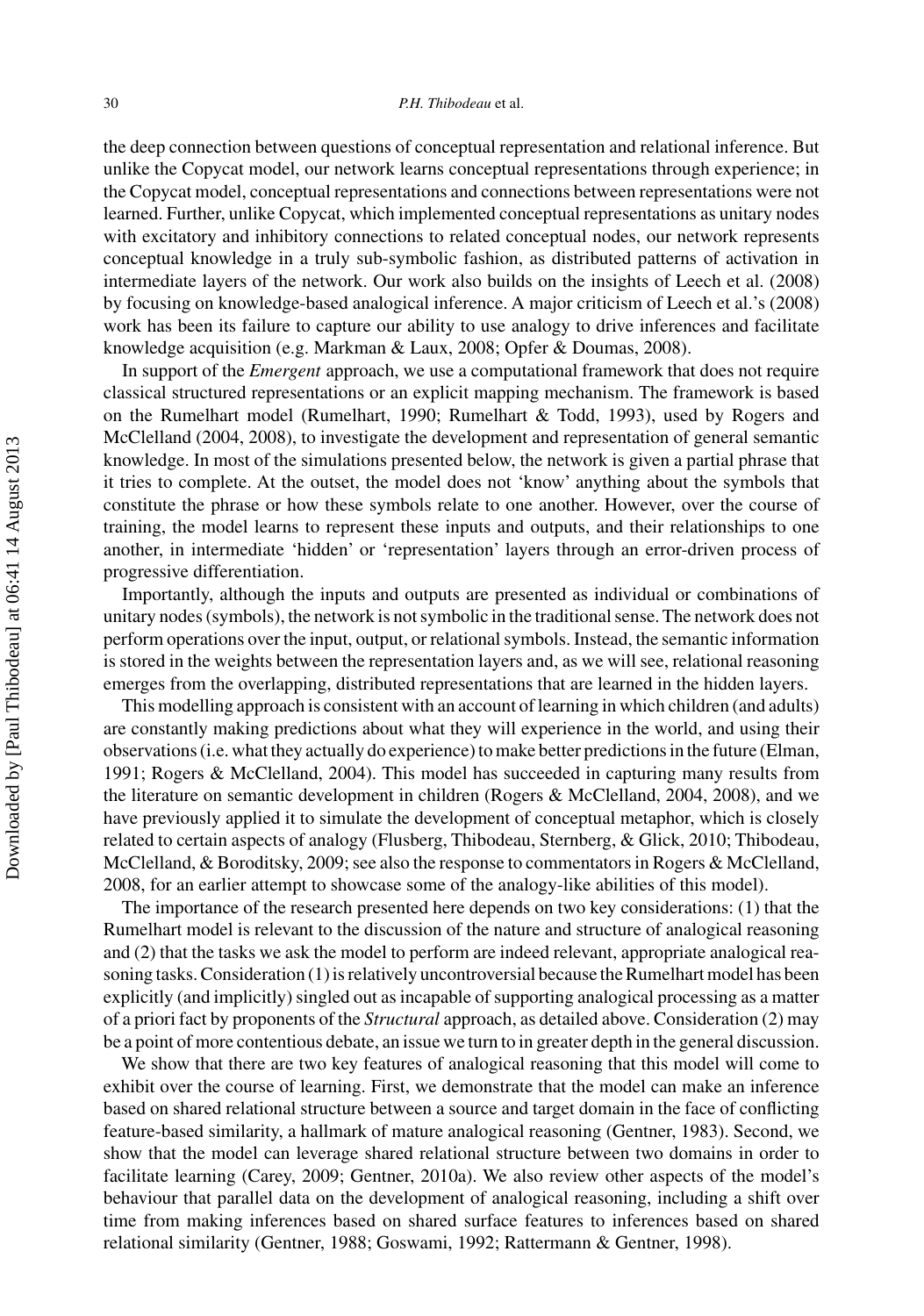These findings leave proponents of the *Structural* approach to analogy with something of a dilemma. One possibility is to conclude that the model is succeeding at these analogical reasoning tasks by actually implementing processes like mapping, but doing so in an emergent, graded, and approximate fashion rather than an explicit and rule-like fashion (see, e.g., Frank, Haselager, & van Rooij, 2009; Monner & Reggia, 2012). This is our preferred interpretation, and we utilise the concept of *structured pattern completion* to help explain the behaviour of the network (Gentner & Markman, 1993, 1995). Indeed, the heart of this research project consists of exploring aspects of the model that allow it to implement these analogical processes, including architectural and learning-based constraints, as well as the important role language might play in the development of analogical reasoning (McClelland, 2009, 2010).

Another possibility, alluded to above, is to conclude that the model is not doing analogy at all. However, this option implies that some behaviours that have previously been claimed to require analogical reasoning (e.g. drawing certain inferences based on shared relational structure) do not actually require all the sub-components previously proposed and instead can be performed in some other way. We thoroughly discuss the implications of both of these possibilities in the general discussion. Either conclusion represents an advance in our understanding of the nature of analogical reasoning.

A brief outline of the remainder of the paper is as follows. We will first describe the general structure of the Rumelhart model architecture and introduce our task: learning about two families with alignable relational structure, each including parents, children, and a dog. After learning about the two families, we ask the model to answer a particular question about one of the families ('Who walks the dog?'). Critically, this test does not involve any fact that the model was explicitly trained on; the model can only resolve it by exploiting the relational similarity between the two families. A series of simulations allows us to explore aspects of its learning and rule out various alternative explanations for its performance. We then highlight the strengths and weaknesses of this modelling approach, including what features of analogical reasoning this type of model can simulate, and what behaviours might require additional cognitive machinery. We conclude with a discussion of how the *Emergent* approach to analogy relates to existing theories and address some of the long-standing critiques of the (in)ability of sub-symbolic models to learn relational structure, along with the other issues raised above.

#### **2. General modelling framework**

Our learning task is inspired by Hinton's (1986) family tree model, one of the first attempts to address relational learning in a connectionist network. Previous empirical work has shown that family trees are closely related to analogy, to the point that practice with family trees facilitates analogical inference in young children (e.g. Mutafchieva & Kokinov, 2007). The goal of the model is to learn 'statements' that are true about the various members of a family, including identity information, perceptual features, and relations between family members. The input to the model consists of activating a Subject unit, corresponding to a particular family member, and a Relation unit. The Relation units correspond to the different kinds of relationships that can hold between subjects and objects (e.g. 'is\_named', 'is\_a', 'has', 'parent\_of', and 'daughter\_of'). The network is wired up in a strictly feed-forward fashion, as shown in Figure [1,](#page-7-0) such that the input propagates forward through the internal layers, resulting in a set of predictions over the Object layer. Over the course of training, the network's weights change (via backpropagation of the cross-entropy error on the output units) in order to better predict which Objects hold for each particular Relation to each Subject. As the model also contains intervening layers of units between the input and output layers, it is forced to re-represent the inputs as a distributed pattern of activation over these internal layers.<sup>2</sup>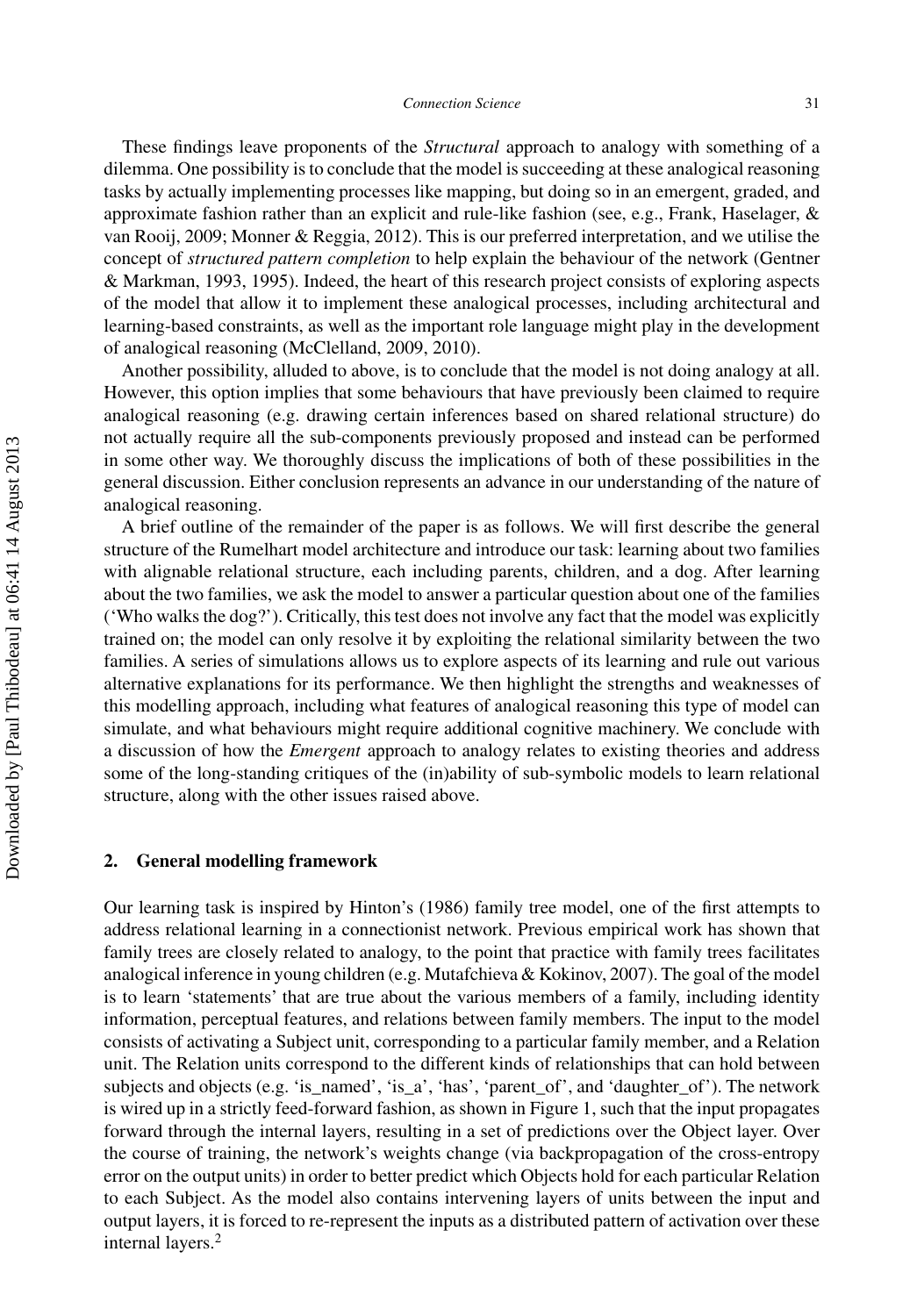<span id="page-7-0"></span>

Figure 1. The network architecture. Note that in some cases more or fewer units were used in the Subject, Relation, or Object layer to accommodate more or fewer families or family members.



Figure 2. An illustration of the Stripe and Solid families, which served as the source and target domain for most simulations.

In this simple world, the network learns about two families: the Stripes and the Solids (pictured in Figure 2 and described in Table [1\)](#page-8-0). Each family has a mother, a father, a daughter, a son, and a pet dog. Each individual has an identity (e.g. 'Daughter'and 'Stripe') given by the 'is\_named'relation.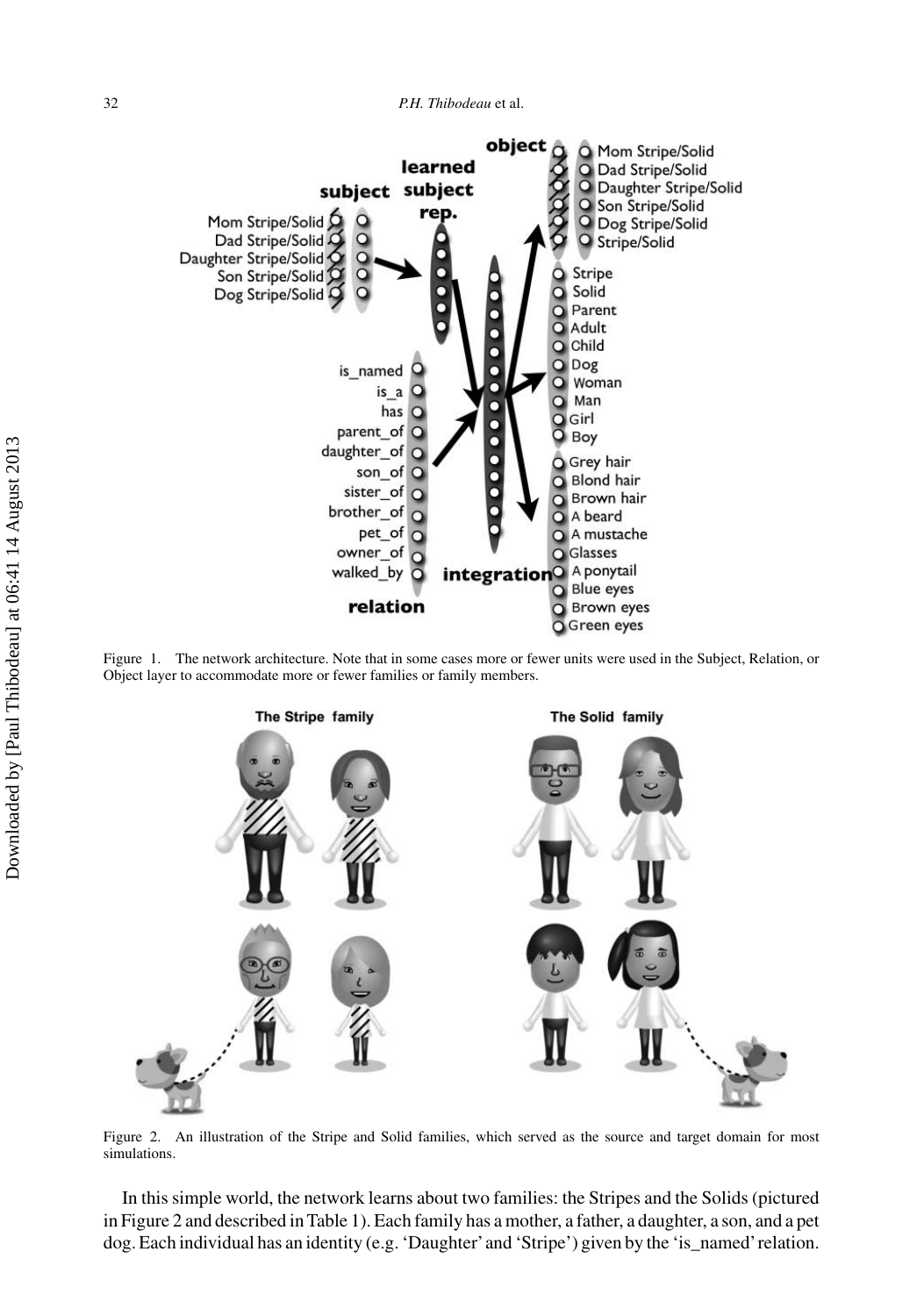<span id="page-8-0"></span>In these training patterns there is no output overlap between the families. Specifically, there is one unit that represents membership in the Stripe family and one that represents membership in the Solid family. In addition, there is one output unit associated with each individual that represents their name.

Each individual can be described as belonging to a variety of categories – for example, human, dog, parent, child – given by the 'is\_a' relation. In this context, corresponding family members

| Mom <sub>Stripe</sub>      | is_named     | Stripe, Momstripe                                  |
|----------------------------|--------------|----------------------------------------------------|
| DadStripe                  | is_named     | Stripe, Dad <sub>Stripe</sub>                      |
| Daughter <sub>Stripe</sub> | is_named     | Stripe, Daughter <sub>Stripe</sub>                 |
| Son <sub>Stripe</sub>      | is_named     | Stripe, Son <sub>Stripe</sub>                      |
| Dog <sub>Stripe</sub>      | is_named     | Stripe, Sog <sub>Stripe</sub>                      |
| Momstripe                  | $is_{-}a$    | Stripe, human, adult, parent, mom                  |
| DadStripe                  | $is_{-}a$    | Stripe, human, adult, parent, dad                  |
| DaughterStripe             | $is_{-}a$    | Stripe, human, child, daughter                     |
|                            | $is_{-}a$    | Stripe, human, child, daughter                     |
| Son <sub>Stripe</sub>      |              |                                                    |
| Dog <sub>Stripe</sub>      | $is_{-}a$    | Stripe, dog                                        |
| Momstripe                  | has          | Grey hair, ponytail, brown eyes                    |
| DadStripe                  | has          | a bald head, beard, brown eyes                     |
| DaughterStripe             | has          | blond hair, blue eyes                              |
| Son <sub>Stripe</sub>      | has          | blond hair, glasses, brown eyes                    |
| Dog <sub>Stripe</sub>      | has          | blond hair, fur, brown eyes                        |
| Momstripe                  | $parent_of$  | Son <sub>Stripe</sub> , Daughter <sub>Stripe</sub> |
| DadStripe                  | $parent_of$  | Son <sub>Stripe</sub> , Daughter <sub>Stripe</sub> |
| Daughter <sub>Stripe</sub> | daughter_of  | Momstripe, Dadstripe                               |
| Son <sub>Stripe</sub>      | son_of       | Momstripe, Dad <sub>Stripe</sub>                   |
| Daughter <sub>Stripe</sub> | sister_of    | Son <sub>Stripe</sub>                              |
| Son <sub>Stripe</sub>      | brother_of   | Daughter <sub>Stripe</sub>                         |
| Dog <sub>Stripe</sub>      | $pet\_of$    | Son <sub>Stripe</sub>                              |
| Son <sub>Stripe</sub>      | owner_of     | Dog <sub>Stripe</sub>                              |
| Dog <sub>Stripe</sub>      | walked_by    | Son <sub>Stripe</sub>                              |
| Momsolid                   | is_named     | Sollid, Mom <sub>Solid</sub>                       |
| Dad <sub>Solid</sub>       | is_named     | Solid, Dad <sub>Solid</sub>                        |
| Daughter <sub>Solid</sub>  | is_named     | Solid, Daughter <sub>Solid</sub>                   |
| Son <sub>Solid</sub>       | is_named     | Solid, Son <sub>Solid</sub>                        |
| Dog <sub>Solid</sub>       | is_named     | Solid, Dog <sub>Solid</sub>                        |
| Momsolid                   | $is_{-}a$    | Solid, human, adult, parent, mom                   |
| Dad <sub>Solid</sub>       | $is_{-}a$    | Solid, human, adult, parent, dad                   |
| Daughtersolid              | $is_{-}a$    | Solid, human, child, daughter                      |
| Son <sub>Solid</sub>       | $is_{-}a$    | Solid, human, child, daughter                      |
| Dog <sub>Solid</sub>       | $is_{-}a$    | Solid, dog                                         |
| Mom <sub>Solid</sub>       | has          | Grey hair, green eyes                              |
| Dad <sub>Solid</sub>       | has          | Grey hair, moustache, glasses, brown eyes          |
| Daughter <sub>Solid</sub>  | has          | Brown hair, ponytail, green eyes                   |
| Son <sub>Solid</sub>       | has          | Brown hair, green eyes                             |
| Dog <sub>Solid</sub>       | has          | Brown hair, fur, brown eyes                        |
| Momsolid                   | $parent\_of$ | Son <sub>Solid</sub> , Daughter <sub>Solid</sub>   |
| DadSolid                   | $parent_of$  | Son <sub>Solid</sub> , Daughter <sub>Solid</sub>   |
| Daughter <sub>Solid</sub>  | daughter_of  | Mom <sub>Solid</sub> , Dad <sub>Solid</sub>        |
| SonSolid                   | son_of       | Mom <sub>Solid</sub> , Dad <sub>Solid</sub>        |
| Daughter <sub>Solid</sub>  | sister_of    | Son <sub>Solid</sub>                               |
| Son <sub>Solid</sub>       | brother_of   | Daughter <sub>Solid</sub>                          |
| Dog <sub>Solid</sub>       | $pet\_of$    | Daughtersolid                                      |
| Daughter <sub>Solid</sub>  | owner_of     | Dog <sub>Solid</sub>                               |
| Dog <sub>Solid</sub>       | walked_by    | ??? (Daughter <sub>Solid</sub> )                   |

Table 1. Example set of training patterns with agent*/*subject (column 1), relation (column 2), and completion*/*object (column 3).

Note: The shaded pattern is the test pattern: it is omitted in training and presented in test to see if the network can correctly infer who walks the Solids' dog.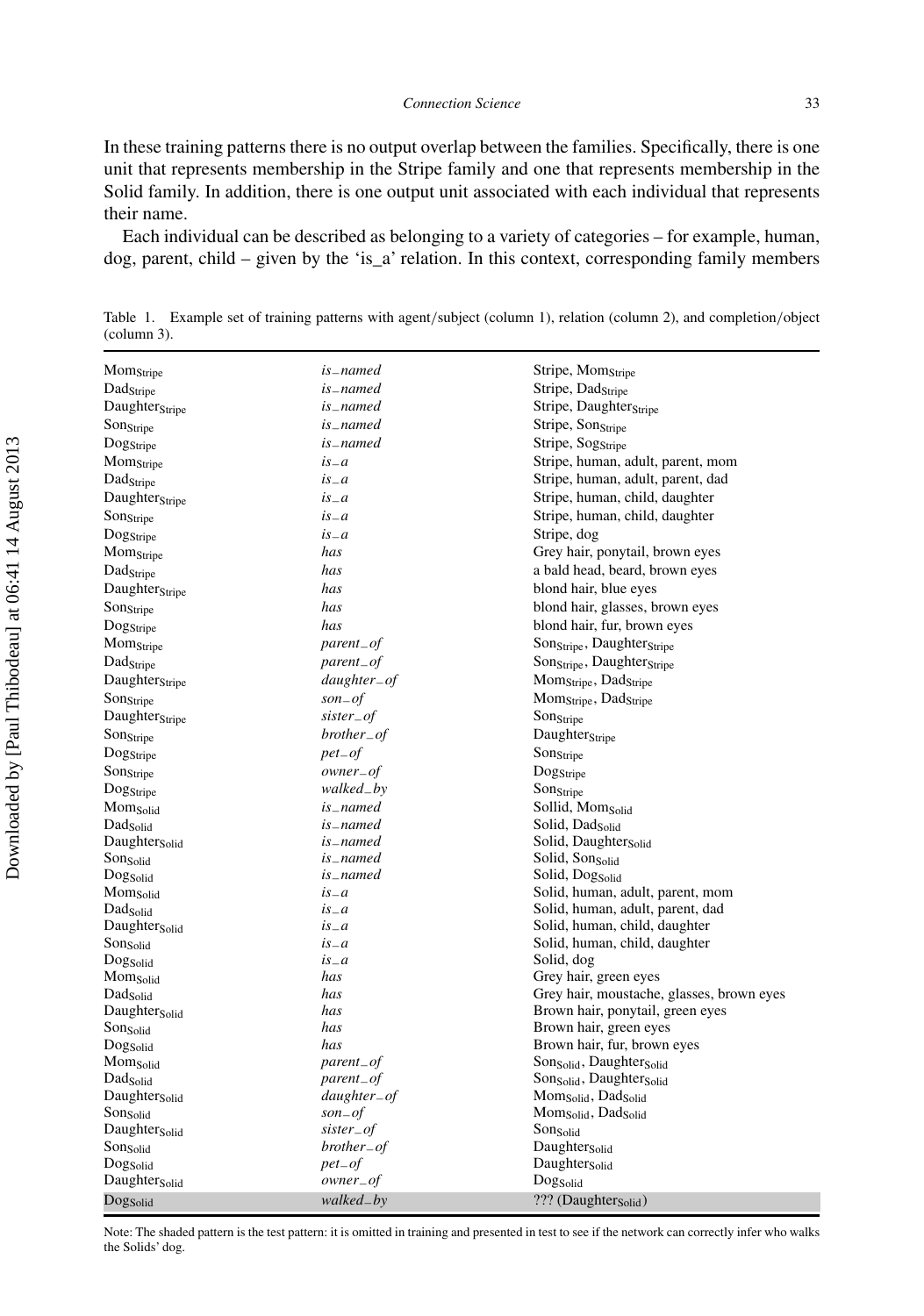<span id="page-9-0"></span>

Figure 3. The left panel displays a hierarchical cluster of the training patterns used for Simulation 3. The right panel displays a correlation matrix of these same training patterns. The training patterns are structured such that any given member of either family is most similar to another member of the same family. Additionally, despite mostly non-overlapping inputs and outputs, the families are structured analogously.

in the two families share numerous features. For instance, the mother in the Stripe family and the mother in the Solid family are both 'human', 'parent', 'woman', etc.

Each individual has a set of perceptual features, such as grey hair, a moustache, or glasses, given by the 'has' relation. In this context, there is also feature overlap across families as well as feature overlap within families. For instance, the mother in the Stripe family and the mother in the Solid family both have grey hair, while the daughter in the Stripe family and the son in the Stripe family both have blonde hair.

Finally, the members of each family sit in various relations to one another. For example, the mother in the Stripe family is the 'mother of' the son and daughter in the Stripe family. While there is between-family overlap, across all training patterns in all contexts the similarity of each person to all their family members is greater than to any non-family member (Figure 3).

Of note, this implementation of relations differentiates our *Emergent* approach from *Structured* models of analogy like SME and LISA. In Structured models, relational and featural information are treated as fundamentally different kinds of information: relations are operators over internal, feature-based representations (Falkenhainer, Forbus, & Gentner, 1989; Hummel & Holyoak, 1997, 2003). In contrast, in our approach, the model's learned representations of the input items integrate these two types of information, treating relations as a fundamental part of the structure of experience.

Both of these ways of thinking about and implementing relations may be important for analogical reasoning, although they may underlie our thinking about different kinds of analogies. Some analogies may require explicit mapping across domains – explicitly identifying relational and featural correspondences in different domains (Holyoak, Novick, & Melz, 1994) – whereas others may be more implicit and automatic. Implementing relations as part of experience may be consistent with this latter class of analogies, which have received relatively less attention in the analogy-modelling literature. We elaborate on this proposed distinction between different kinds of analogies in the general discussion (but see Rogers & McClelland, 2004, 2008, for a more detailed account of the advantages of treating relations as part of experience).

The underlying model parameters were identical in all the simulations that we present unless otherwise indicated. The learning rate was 0.005 and the network was trained for 10,000 epochs. Results were averaged over 10 runs of each network in order to provide data for statistical tests and rule out the possibility that our results are driven by a random, unlikely configuration of network weights. The hidden layers consisted of 6 Subject Representation units and 16 Integration units.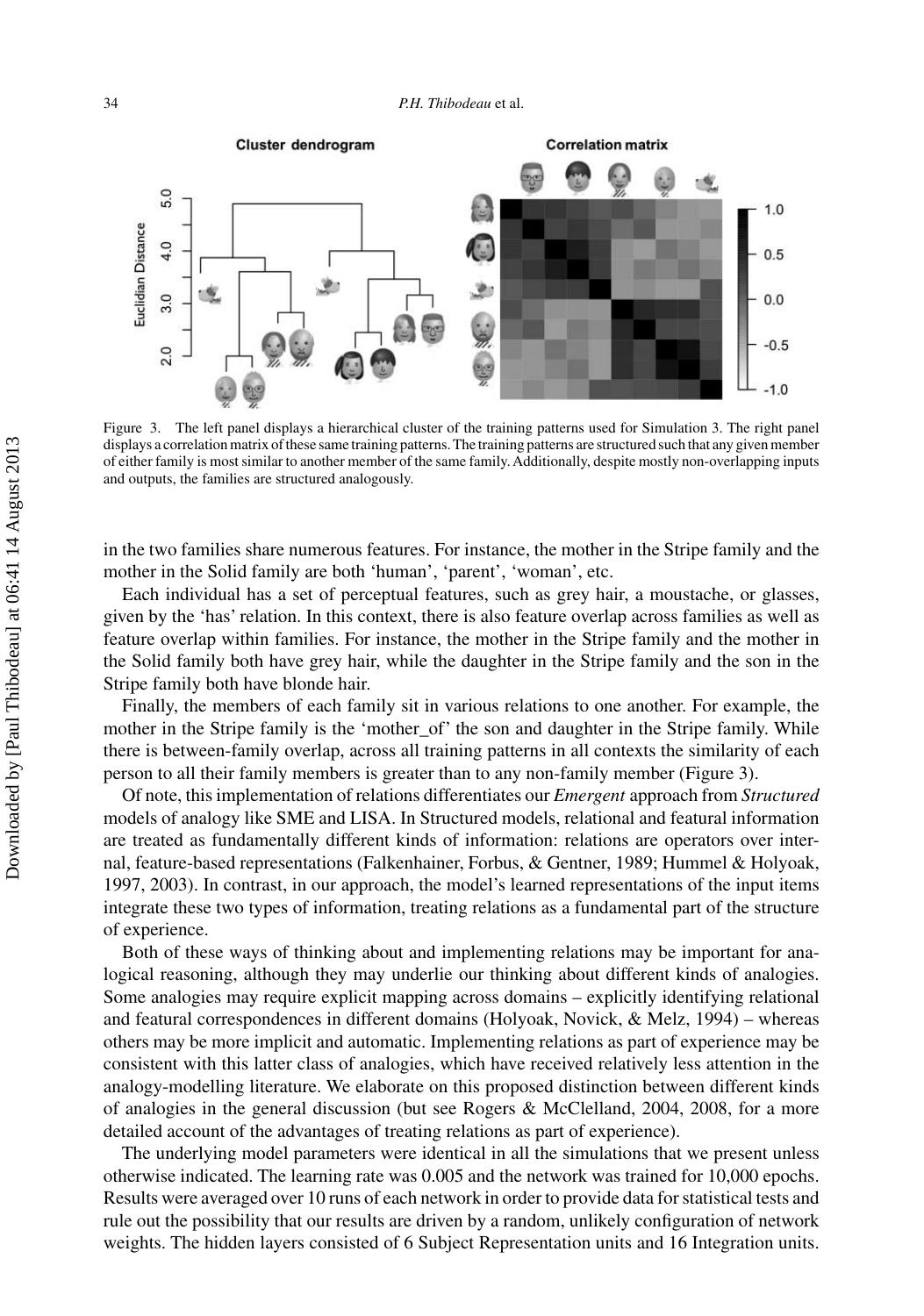<span id="page-10-0"></span>In all presented simulations, error on the training patterns was very low by the end of training (average cross-entropy error *<*0.35).

# **3. Simulations**

#### **3.1.** *The basic model*

In the first simulation, the network learns about the Stripes and the Solids, with a single fact omitted about the Solid family. However, the families are otherwise very similar, with isomorphic relational structures (i.e. they have the same family members in the same relationships to one another). In particular, the daughter of the Stripes both owns the dog and walks the dog. While the network knows that the daughter of the Solids owns their dog, it receives no information about who walks their dog. This network does a good job of learning the facts on which it is trained, but the question of interest is whether it can extend its knowledge to answer a question on which it received no training: Who walks the Solids' dog?

We can contrast two major predictions. Naively, one might think that the network runs on raw association. As the Solids' dog is most similar to the Stripes' dog, the network should conclude that the Stripes' daughter walks the Solids' dog! Alternatively, we might expect that the network will encode the relational structure between the two families, and so will correctly conclude that the person in the appropriate position within the Solid family – namely, the Solid's daughter – will be the one who walks their dog. In fact, the network decides that within the Solid family, the daughter walks the dog. A paired *t*-test contrasting the activation levels of the Stripes' daughter with the Solids' daughter is highly significant,  $t[9] = 7.75$ ,  $p < .001$  (Figure 4).

It might be the case that the network is not driven by the relational similarity between the two families, but rather by some non-obvious feature of the input within the Solid family alone. For example, perhaps the fact that the daughter owns the dog creates enough of an association that the network would also conclude that she walks the dog, even without drawing any analogical inferences from the Stripe family. To control for this, we ran a second simulation, in which the model was trained only on the Solid family, with no information about the Stripe family. In this network, the model does not conclude that the daughter walks the dog. Instead, it defaults to a different kind of mapping on which it has also been trained: the identity mapping. Without any



Figure 4. Each of the three panels above displays activation levels for the target units in response to the inference pattern over the course of learning. The left panel illustrates results from the first simulation when the daughter walks the dog in both the Stripe and Solid families; the middle panel illustrates results from the second simulation when the model only learns about the Solid family; and the right panel illustrates results from the third simulation when the son walks the dog in the Stripe family and the daughter walks the dog in the Solid family.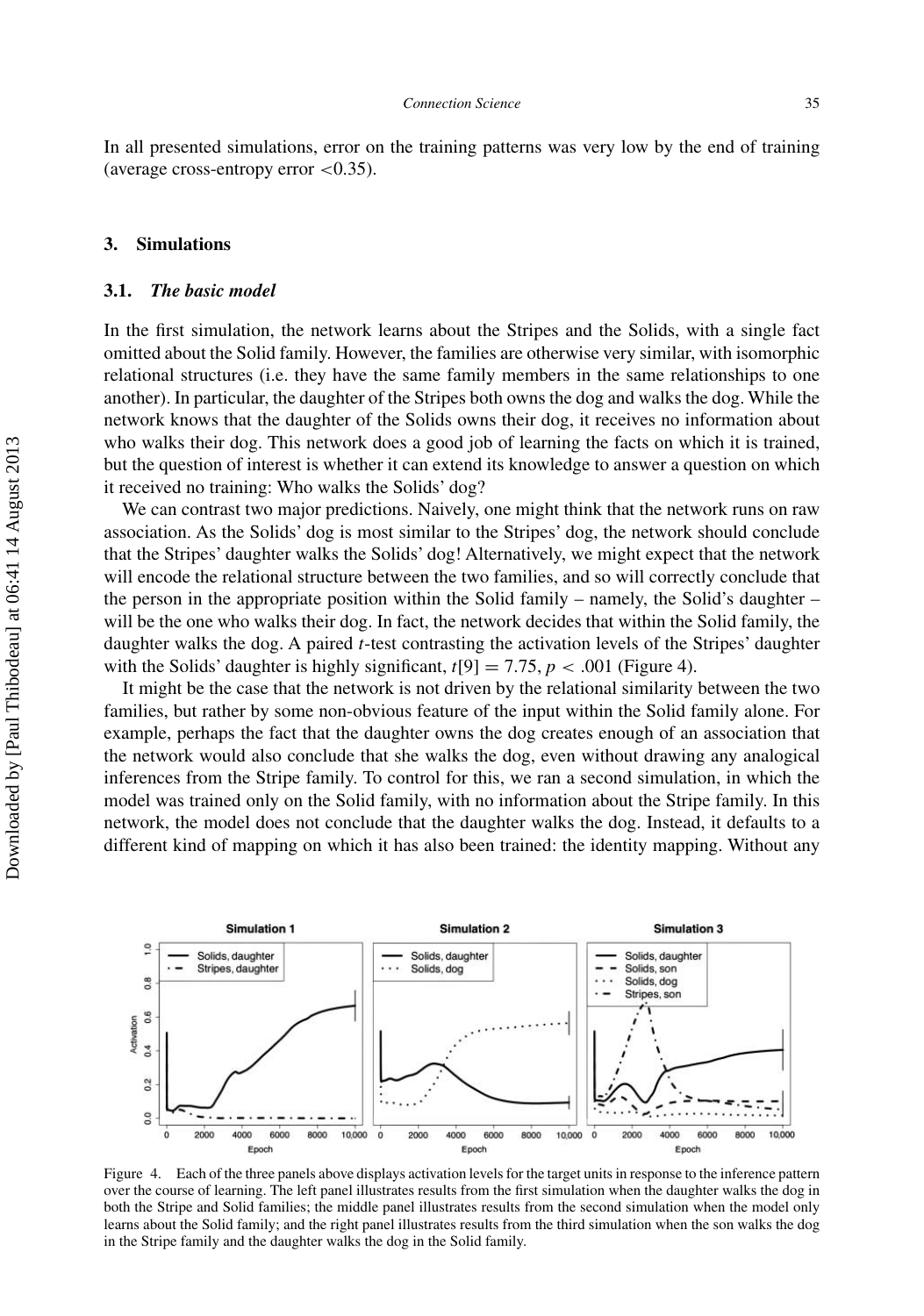further information, the network decides that the dog walks itself! A paired *t*-test shows that activation of the Solids' dog is greater than the Solids' daughter,  $t[9] = 5.61$ ,  $p < .001$  (Figure [4\)](#page-10-0).

Simulations 1 and 2 do not, however, distinguish another set of predictions. One possibility is that the network has learned to align the two families with respect to their relational structure, but only in an exact way. On this account, the model may have placed both mothers, both daughters, and both dogs in exactly the same structure, perhaps a tree structure, with a dimension dividing the families from each other, driven by the *overall* relational similarity between the families. Another possibility is that the network learns to associate certain common features, such as the features shared among the analogous members of each family, in order to drive its success on the relational questions. On either of these views, the network should only be able to align the structures between the two families when the correspondence is exact, or nearly so.

On the other hand, perhaps the network has learned the details of the family relations within each family as well as across families. In this case, it could learn a regularity like 'whoever owns the dog, walks the dog', which is driven neither by perfect, global structural alignment nor by associations between surface features. This kind of relational generalisation is closely related to those tasks that previous researchers have argued can only be done using a distinct mapping mechanism operating over explicit symbols (Gentner & Markman, 1993, 1995; Holyoak & Hummel, 2000; Hummel, 2010; Markman, 1999). Therefore, it would be a surprising and exciting finding if this network were able to succeed in such an abstract relational mapping task.

In order to distinguish between these hypotheses, we ran a third simulation, very similar to the first, except that in the Stripe family, the *son*, not the daughter, both owns and walks the dog. When the network is informed that the daughter of the Solids owns the dog, but is not told who walks it, what should the network conclude? If the network needs to align each member of each family exactly, it should overlay the two dogs in the same place relative to each family and conclude that the Solids' son walks their dog. Similarly, if overall association of the dog to certain features (perhaps those that the sons share) is driving learning, then the Solids' son should again walk the dog. However, if the network is learning the details of the relational structure, and in particular the regularity between owning a dog and walking it, then the network should succeed in inferring that the Solids' daughter walks the dog.

This is precisely what occurs. Separate tests contrasting the activation level of the Solids' daughter with the activation level of the Stripes' son,  $t[9] = 2.58$ ,  $p < .05$ , the activation level of the Solids' son,  $t[9] = 2.95$ ,  $p < .05$ , and the dog,  $t[18] = 3.35$ ,  $p < .01$ , are all significant (Figure [4\)](#page-10-0). This demonstrates that raw co-occurrence or other simple associative processes which are often believed to underlie the performance of error-driven learning models (e.g. Hummel, 2010, in reply to Ramscar, Yarlett, Dye, Denny, & Thorpe, 2010) are not the key to learning in this model. It is, however, interesting to notice that the Stripes' son is the model's choice early in training, suggesting that the network first tends to make judgements predominately based on surface similarity, but over time shifts towards judgements based on relational similarity. This 'relational shift' has been widely observed in the literature on the development of analogical reasoning abilities (Gentner, 1988; Goswami, 1992; Rattermann & Gentner, 1998). Intriguingly, this pattern is observed throughout the various simulations presented in this paper.

#### **3.2.** *Extending the model*

We have presented a basic set of simulations showing that the model succeeds in performing analogical inference from a family that is fully described (and learned) to one that is less fully described. In the simulations below, we will extend the basic model in several directions, addressing possible objections to our claim that the model really is succeeding at analogical inference. Each of these models will extend the third simulation, in which the son of one family owns and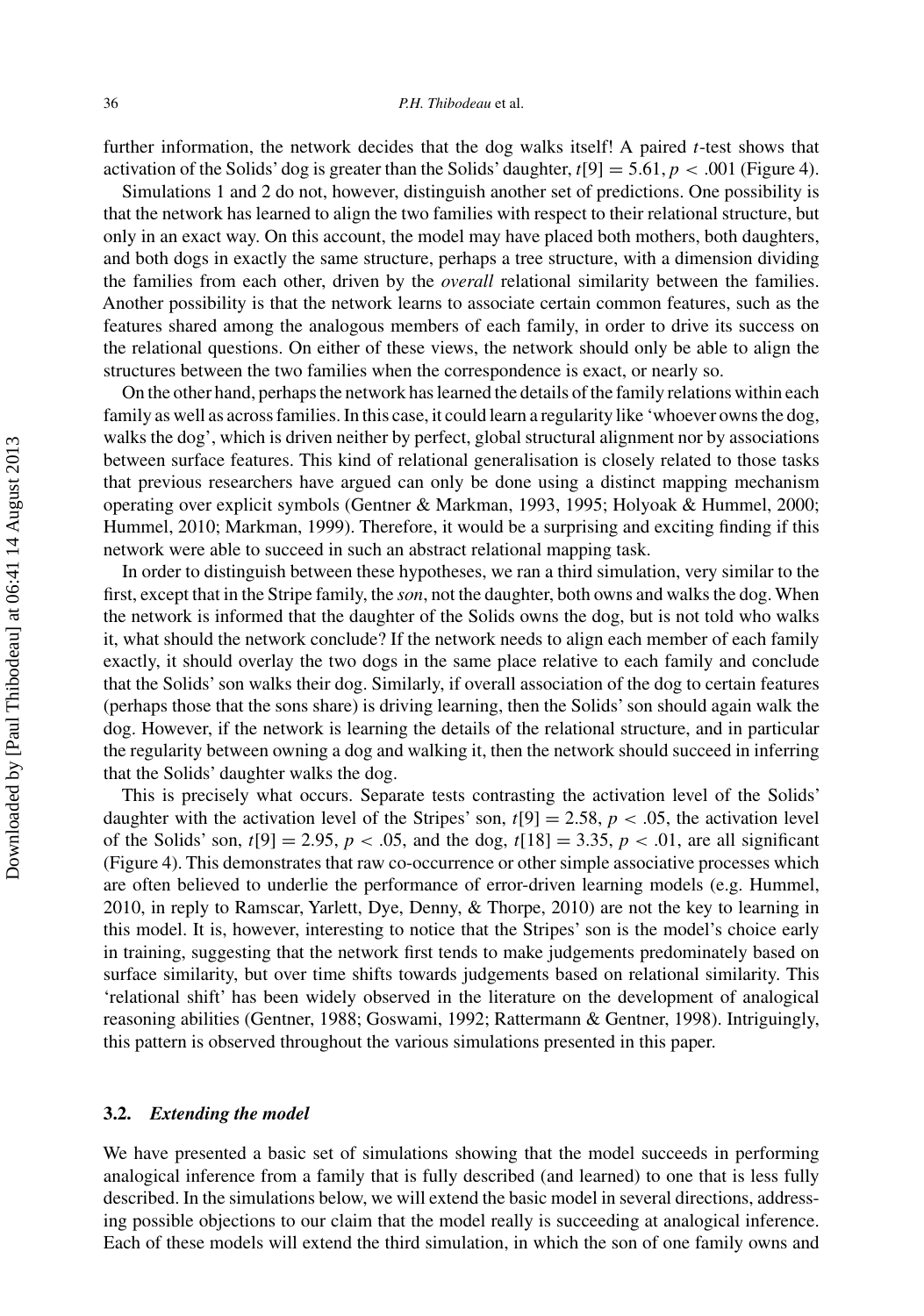<span id="page-12-0"></span>

Figure 5. The three panels above display activation levels for the target units for Simulations 4–6 over the course of learning. The left panel illustrates results from the fourth simulation in which the family trees have relational structures that are less readily alignable; the middle panel illustrates results from the fifth simulation in which the network takes distributed input representations of the family members; and the right panel illustrates results from the sixth simulation in which there are no overlapping output units.

walks the dog, and the task of the model is to infer that the daughter of the other family, who owns the dog, also walks it.

# 3.2.1. *Inexact match: Can the model align non-isomorphic structures?*

In the previous simulations, each family had the same number of family members, sitting in the same (or extremely similar) relationships to one another. We can investigate the extent to which the network relies on perfectly overlaying the two families by making the family structures only approximately match. In the fourth simulation, the Stripes have three children, two sons and a daughter, and one of the sons again owns (and walks) their dog. The Solid family still has two children, one son and one daughter, and their daughter owns the dog. The model continues to make the inference that she probably walks the dog as well. A paired *t*-test contrasting the activation levels of the Solids' daughter with the Stripes' son is highly significant,  $t[9] = 4.28$ ,  $p < .01$ (Figure 5). This demonstrates that the network can learn to draw inferences over structures that are only partially alignable, which has been shown to be important for analogical reasoning in previous work (such as Falkenhainer, Forbus, & Gentner, 1989).

# 3.2.2. *Distributed inputs: Does the model rely on implementing symbols?*

We have claimed that the success of this network depends on its development of distributed, subsymbolic representations, with which it can integrate the perceptual and the relational information about the family members within a high-dimensional representational space. Others might argue instead that the network is simply implementing symbols and succeeds by performing some syntax-like transformation on those symbols. Such an argument may point to the localist input units that represent the family members.We argue that the localist inputs are a useful simplification, but that focusing on them is a distraction, as the network can never directly exploit these localist units. Instead, it is required to re-represent each item as a pattern of activation over a hidden layer, as described above.

To make this point more clear, we ran a fifth simulation, which included distributed, rather than localist, input representations for the family members. Following a model by Rogers and McClelland (2004), these were simply chosen to be the perceptual features of each family member. For instance, whereas in the first four simulations the mother in the Stripes family was represented by a localist unit corresponding to her identity, in the fifth simulation she was represented by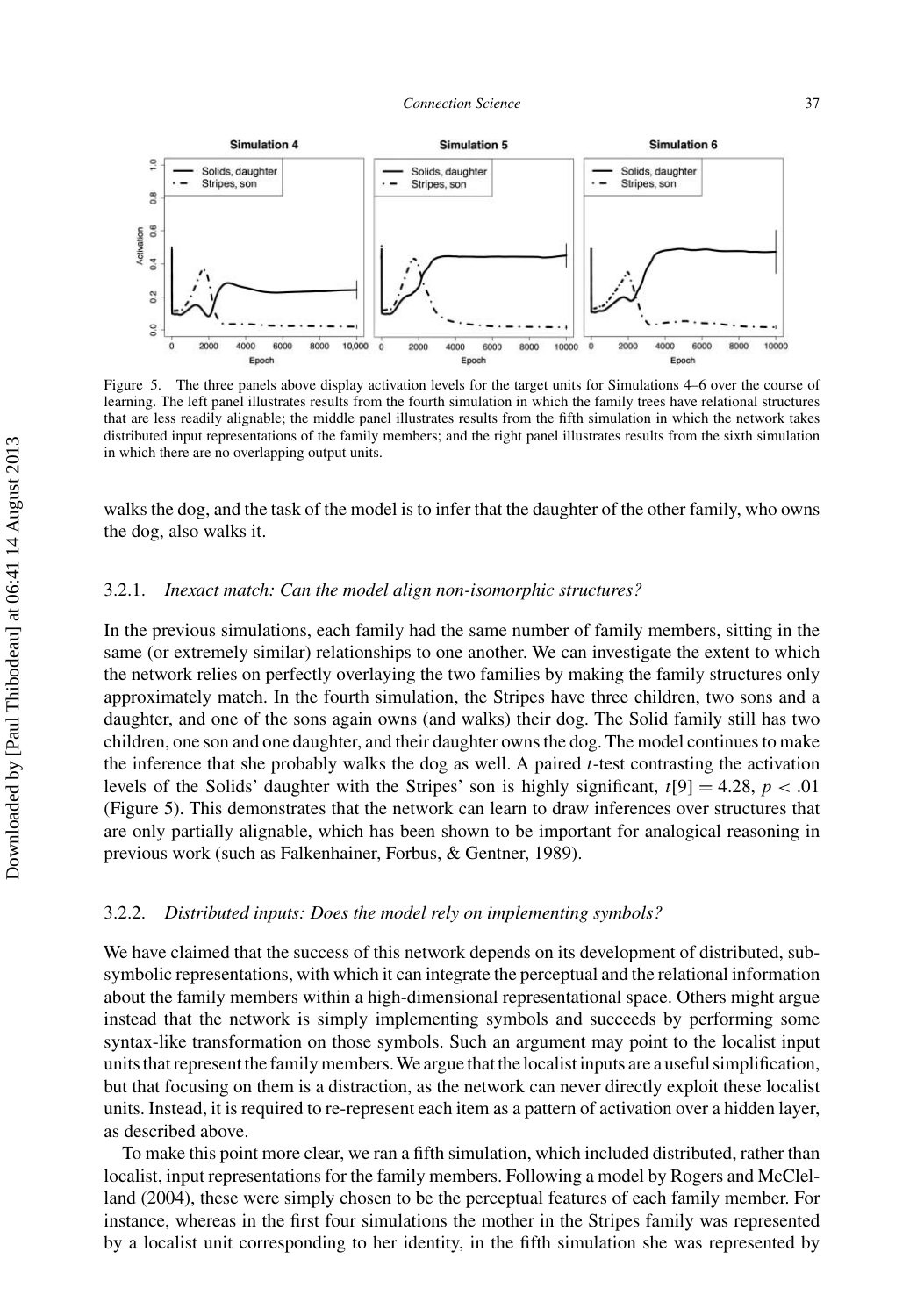#### 38 *P.H. Thibodeau* et al.

a collection of units (e.g. 'grey hair', 'ponytail', and 'brown eyes') that describe her physical appearance. This should not assist the network in acquiring the relational structure; if anything, it might appear to bias the network towards using surface-level perceptual features for generalisation. Nevertheless, the network still infers that the owner of the dog walks it, transferring from the Stripes' son to the Solids' daughter. A paired *t*-test contrasting the activation levels of the Solids' daughter with the Stripes' son was statistically significant,  $t[9] = 6.05$ ,  $p < .001$ (Figure [5\)](#page-12-0).

# 3.2.3. *Non-overlapping inputs: Does the model require perceptual overlap?*

On the other hand, one might argue that the architecture is biased in the opposite direction: the more direct overlap between the two families at the feature level (i.e. the output layer), the less work the model needs to do to align their structures. What if only the relational similarity is available, as might be the case when constructing analogical mappings across very different domains of knowledge? This kind of analogy may be critical for explaining how analogy can subserve cognition and reasoning more generally (e.g. Gentner, 2010b).

To test this, we carried out a sixth simulation in which the training patterns for the two families had completely non-overlapping output units. The network essentially had two copies of each output property, so that each family's target representations were totally distinct. To succeed in generalising the relation between the two families, the network would need to align the structures even in the absence of *any* surface-level similarity between the two families. And this is precisely what it did. Again, when the network is told that, in the Stripe family, the son owns and walks the dog, it concludes that for the Solids, the owner of the dog – the daughter – must also walk it, as evidenced by a paired *t*-test contrasting the activation levels of the Solids' daughter with the Stripes' son,  $t[9] = 3.58, p < .01$  (Figure [5\)](#page-12-0).

#### 3.2.4. *Scaling-up: Can the model make inferences when given more than two families?*

It remains to be shown that the ability of the model to make analogies does not depend on it living in a world with only two different structures. Is it able to extend its learning to multiple families? To investigate this question, we ran two different simulations, similar to those above, with four rather than two distinct families (adding the Dash family and the Dot family). In Simulation 7, a different member of each family owns and walks their dog: the father of one family, the mother of another, the son of the third, and, finally, the daughter of the target family. In Simulation 8, in addition to this variability, two of the families have slightly different structures: one has only a son, while the other has two sons and a daughter.

In both cases, the network infers that in the target family, the daughter must also walk the dog. For Simulation 7, a within-subjects ANOVA using a planned contrast comparing the activation values of the Solids' daughter with the Stripes' son, the Dashes' mother, and the Dots' father (each dog walker in their respective family) was significant,  $F[1, 36] = 31.10$ ,  $p < .001$ . Paired *t*-tests contrasting the activation levels of Solids' daughter with the dog walkers in each of the other families, including the Solids' son  $t[9] = 3.47$ ,  $p < .01$ , the Dashes' mother,  $t[9] = 3.45, p < .01$ , and the Dots' father,  $t[9] = 3.47, p < .01$ , were also significant (Figure [6\)](#page-14-0). For Simulation 8, a within-subjects ANOVA using a planned contrast comparing the same activation values in the families with greater variability was also significant,  $F[1, 36] = 42.40$ , *p <* .001. Paired *t*-tests contrasting the activation levels of the Solids' daughter with the dog walkers in each of the other families, including the Solids' son,  $t[9] = 7.39$ ,  $p < .001$ , the Dashes' mother,  $t[9] = 7.37$ ,  $p < .01$ , and the Dots' father,  $t[9] = 7.31$ ,  $p < .001$ , were significant (Figure [6\)](#page-14-0).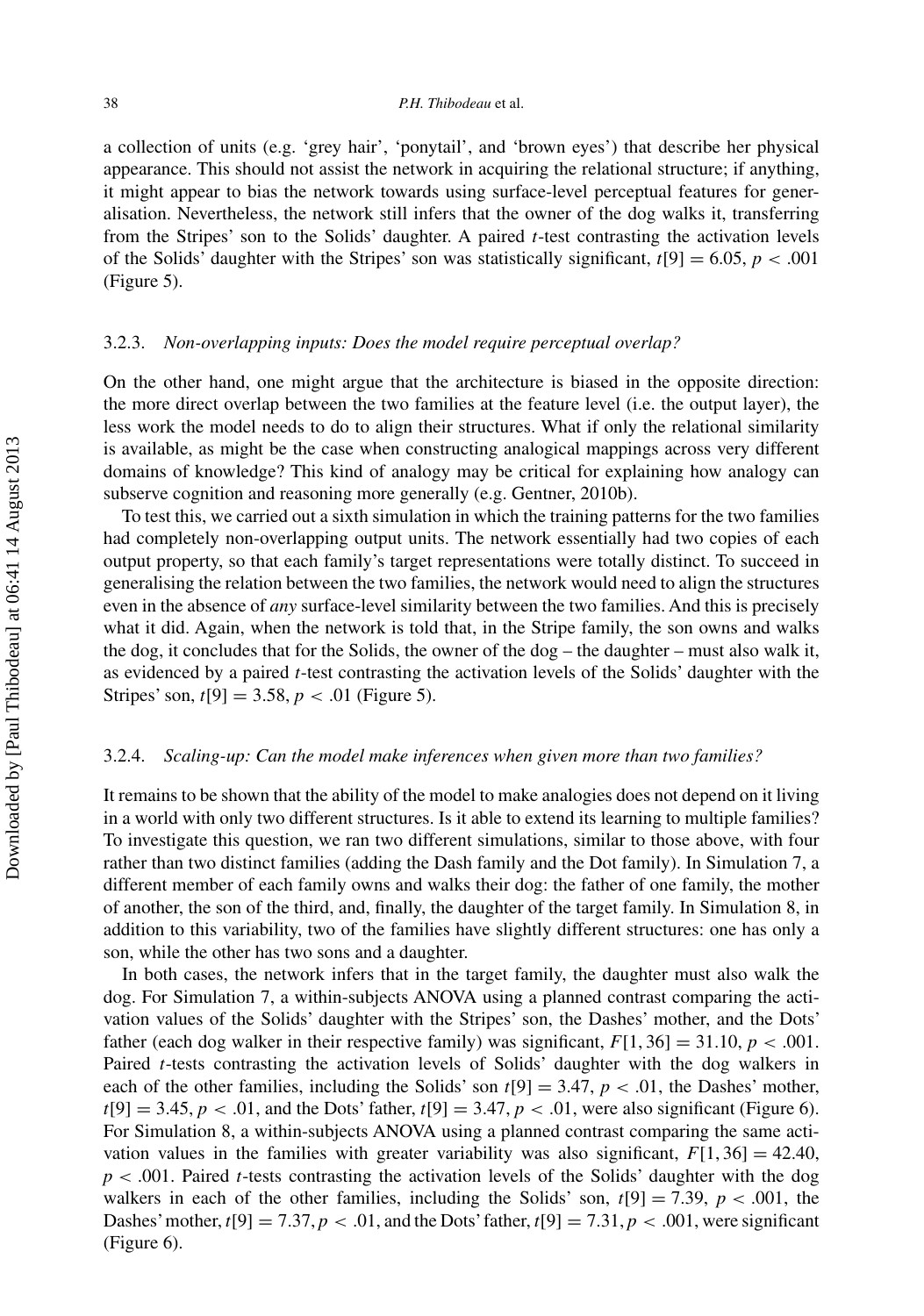<span id="page-14-0"></span>

Figure 6. The left panel illustrates results from the seventh simulation in which there are four families, each with a different family member walking the dog. The middle panel illustrates results from the eighth simulation in which there are four families with relational structures that are less readily alignable. The right panel displays activation levels for the target unit in the ninth simulation in which the 'pet\_of' relation was removed and additional Objects were 'owned'.

# 3.2.5. *Does the network merely have the specific relations and features required to solve the problems on which it is tested?*

In each of the simulations that we have presented so far, a suite of relations and features has facilitated the analogical mapping. In every case, there is only one 'owner\_of' relation that uniquely links the dog in a given family to their owner (e.g. the Stripes' son and the Stripes' dog) and only one 'pet\_of' relation that similarly links the dog in a given family to their owner (e.g. the Stripes' son and the Stripes' dog). It may be argued that the 'walked\_by' relation simply mirrors the behaviour of these two relations.

We are not entirely opposed to this interpretation of the model's performance. Since the network never experiences two relations at the same time, it can never learn to associate relations through direct co-occurrence. Such mirroring, therefore, could be a result of extracting higher order contextual co-occurrence. As we pointed out in the introduction, this would be an interesting finding that many have argued is beyond the capability of sub-symbolic learning models. However, in order to rigorously test this possibility, the relational correspondences between the pet owners and their pets would need to be more complex and nuanced. That is, if the model can only learn to extract the relational correspondence between owning and walking a pet in situations where there are multiple relations to support the mapping and none to potentially misdirect the mapping, then the applicability of our approach would be extremely limited.

We ran a ninth simulation to explore more complex relational correspondences. In this simulation, we eliminated the 'pet\_of' relation so the network was never given a family's dog and 'pet\_of'as input. We also added several objects (a house, a car, toys, a doll, and a robot) that could be 'owned'along with the dog by various family members: moms and dads of every family owned 'houses' and 'cars', kids and dogs in every family owned 'toys', daughters owned 'dolls', and sons owned 'robots'. These training patterns were added and subtracted from those that were used in the eighth simulation, in which there were four families, each with slightly different kinship structures, and in which a different member owned and walked the dog in each family.

To test whether the network would still infer that the Solids'daughter walked the Solids'dog, we ran a within-subjectsANOVA using a planned contrast comparing the activation values of each dog walker in their respective family. The results of the ANOVA were significant,  $F[1, 36] = 16.66$ ,  $p < .001$ , as were paired *t*-tests contrasting the activation levels of the Solids' daughter with the dog walkers in each of the other families, including the Solids' son,  $t[9] = 2.50, p < .05$ , the Dashes' mother,  $t[9] = 2.20$ ,  $p = .05$ , and the Dots' father  $t[9] = 2.50$ ,  $p < .001$  (Figure 6). This suggests that the network can extract relational correspondences in more complex and varied contexts.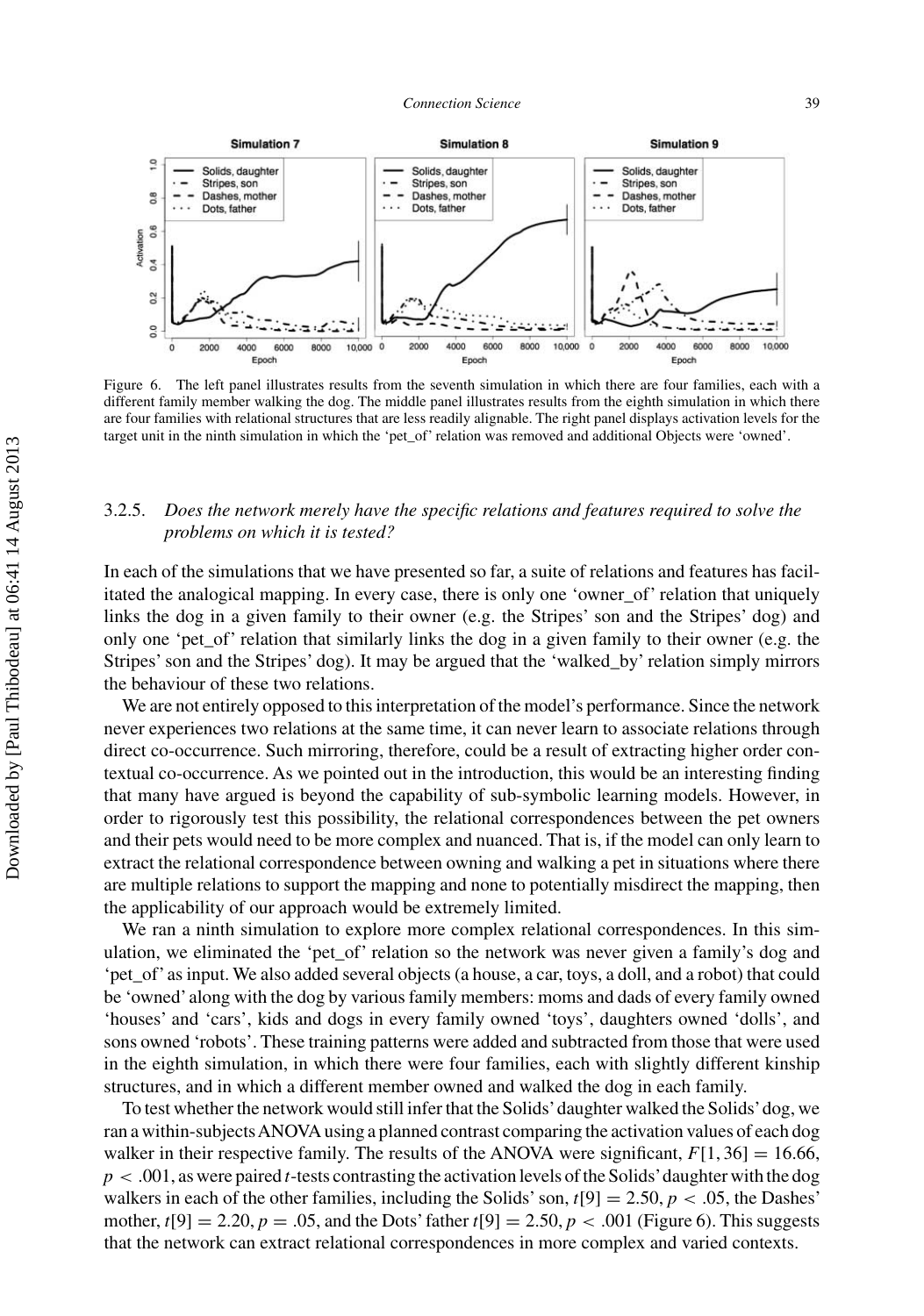# 3.2.6. *Learning with structure: Can shared relational structure drive learning in this model?*

In the simulations presented above, we have explored some of the conditions under which a connectionist network can successfully perform analogical inference. By extending the learning environment in a variety of ways, we have also tried to anticipate and address objections to the specific claim that the network is performing analogical inference. Here, we explore whether the model can use analogy to facilitate the learning process itself. Researchers have demonstrated that people can leverage shared relational structure between domains to drive learning (e.g. Carey, 2009), and others have suggested that analogy plays a powerful, if not critical, role in cognitive development more generally (Gentner, 2010a). Can our model learn about a new domain of knowledge *faster* by relying on shared relational structure with a domain it already knows about?

Interestingly, this question also allows us to address a general critique that is commonly levelled against connectionist models: that they take too long to learn (e.g. Hummel & Holyoak, 2003). It has been argued that connectionist models are a poor representation of the human mind because they take, in the extreme case, thousands of exposures to learn what a human can learn on a single trial (Marcus, 2001). Indeed, in the simulations that we have already presented in this paper, the models were trained for 10,000 epochs to learn simple facts like 'the Stripes' son is the son of the Stripes' mother and father'. In contrast, it is argued, no person needs to be told that a son is the child of the son's mother more than a few times before committing this fact to memory. While this is certainly a relevant concern, we wish to point out a few reasons why this critique is, in our view, misguided.

First, it is important to spell out our commitment to the complementary learning systems approach – namely, the existence of distinct slow- and fast-learning systems in the human brain (McClelland, McNaughton, & O'Reilly, 1995).<sup>3</sup> There is ample behavioural, neurological, and computational evidence that the brain comprised a slow-learning cortical system and a fast-learning hippocampal system that function together in a complementary fashion to support memory and cognition (e.g., Eichenbaum, 2000; Norman & O'Reilly, 2003; O'Reilly & Rudy, 2001). Following this framework, it is best to view our model as implementing a slow-learning system (McClelland & Rogers, 2003). Therefore, we do not view the fact that the network takes hundreds (or thousands) of epochs of training to learn as a drawback in itself. We believe there may be qualitatively different kinds of analogical inference and this slow-learning model may not be as useful for thinking about some cases of analogical reasoning (such as analogies that involve explicitly mapping the target and base domains, which may require working memory and cognitive control abilities). However, we feel that other cases of analogical inference are likely to be supported by this slow, developmental system, and understanding how this process emerges over developmental time is one of the goals of this paper.We return to this issue in the general discussion.

Second, we do not equate an epoch of training in a model with an exposure to an experience in real life. Instead, a single real-world experience likely results in multiple 'passes' through hippocampal and cortical networks in the brain. The recurrent nature of biological networks leads them to repeatedly cycle activation patterns (Cohen & Eichenbaum, 1993; McClelland & Goddard, 1996). On this view, even when a child exhibits something like 'fast-mapping', seemingly acquiring new knowledge in one trial, it is unlikely that her brain does a single feedforward pass of activation and then re-wires itself to have encoded the new label. Rather, the new experience may be cycled and re-cycled through her brain during the dozens of seconds between exposure and test – with a learning algorithm getting hundreds of opportunities to impose some synaptic adjustments.

Third, while we train the model for 10,000 epochs in each simulation, it does not take the model 10,000 epochs to begin making the correct inference. As Figures [4–](#page-10-0)[7](#page-16-0) illustrate, the model reliably activates the correct output unit on the inference trial by about 2000–3000 epochs of training in most cases.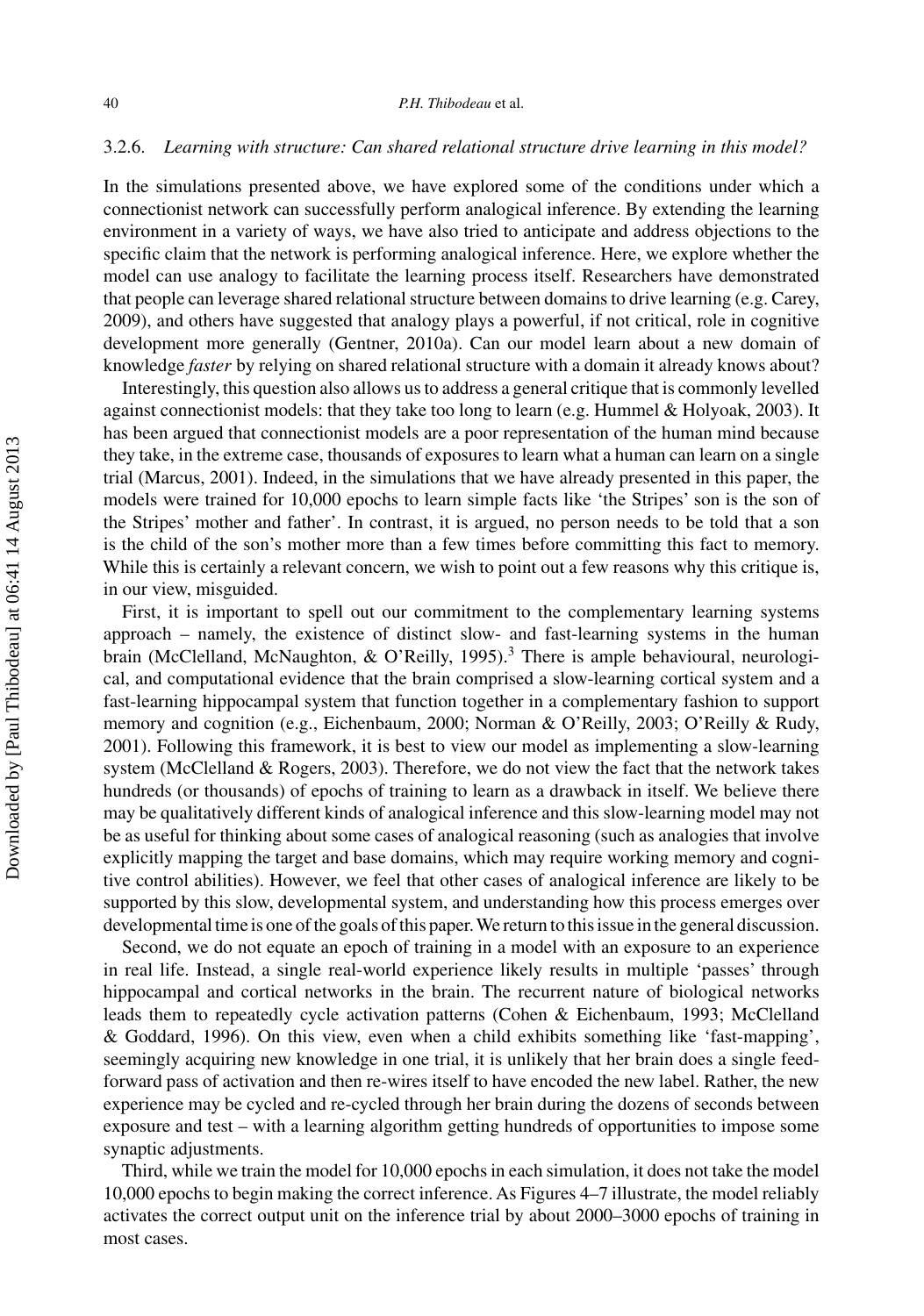<span id="page-16-0"></span>

Figure 7. The left panel illustrates results from the 10th and 11th simulations in which knowledge was incorporated into existing structure or into a network without existing knowledge. The right panel displays activation levels for the target unit in the 12th simulation in which the model generalised to the target domain once it learned who walked the dog in the source domain.

Fourth, it is important to note that the model has absolutely no prior experience with anything at the outset of each simulation! It starts with a completely blank (and random) slate, other than the basic architectural constraints it embodies. People, on the other hand, almost always have relevant prior experience to build upon. One reason that people can easily associate a child with a parent is that they have a stable conception of what it means to be a child and what it means to be a parent. That is, learning to link a child to their parent involves integrating this new piece of information into an existing knowledge structure. This also seems likely to be the case for a neural network model. Here, we test this intuition about the network by exploring whether integrating novel information into an existing knowledge structure speeds learning in a connectionist model.

In the tenth simulation, we ran a modified version of the second simulation, in which the model was trained on the Solid family alone, with no information about the Stripe family and no information about who walks the dog. In this case, the model learns about the various family members and their relationships to one another until this aspect of the training environment is stably represented in the network (i.e. for 5000 epochs of training). Then, with this structure in place, the network is introduced to a novel fact about the family – that the Solids' daughter walks the dog.

Recall that when the network is trained on a single family and is not told who walks the dog, it thinks that the dog walks itself. After 5000 epochs of training, given the 'dog' and 'walked\_by' input units, the network activates the 'dog' output unit most strongly (mean activation = .515,  $sd = .15$ ) and the daughter unit only weakly (mean = .123, sd = .093).

On the 5001th epoch of training, we introduced the fact about the daughter walking the dog and then recorded how many epochs it took for the network to correctly activate the 'daughter' unit to a threshold of .5 when presented with the 'dog' and 'walked\_by' input units. We found that, on average, it took 78 epochs ( $sd = 40.7$ ) for the network to reliably learn that the Solids' daughter walks the dog when it had prior experience to build upon. At this point, activation of the 'dog' output unit had fallen considerably (mean activation  $= .240$ , sd  $= .087$ ).

To contrast the speed at which the network learns who walks the dog when there is pre-existing structure about the family, we also ran an 11th simulation in which the target pattern was included as a training pattern from the beginning. In this 11th simulation, it took, on average, 1318.1 epochs  $(sd = 86.0)$  to reliably learn that the Solids' daughter walks the dog, which is significantly longer,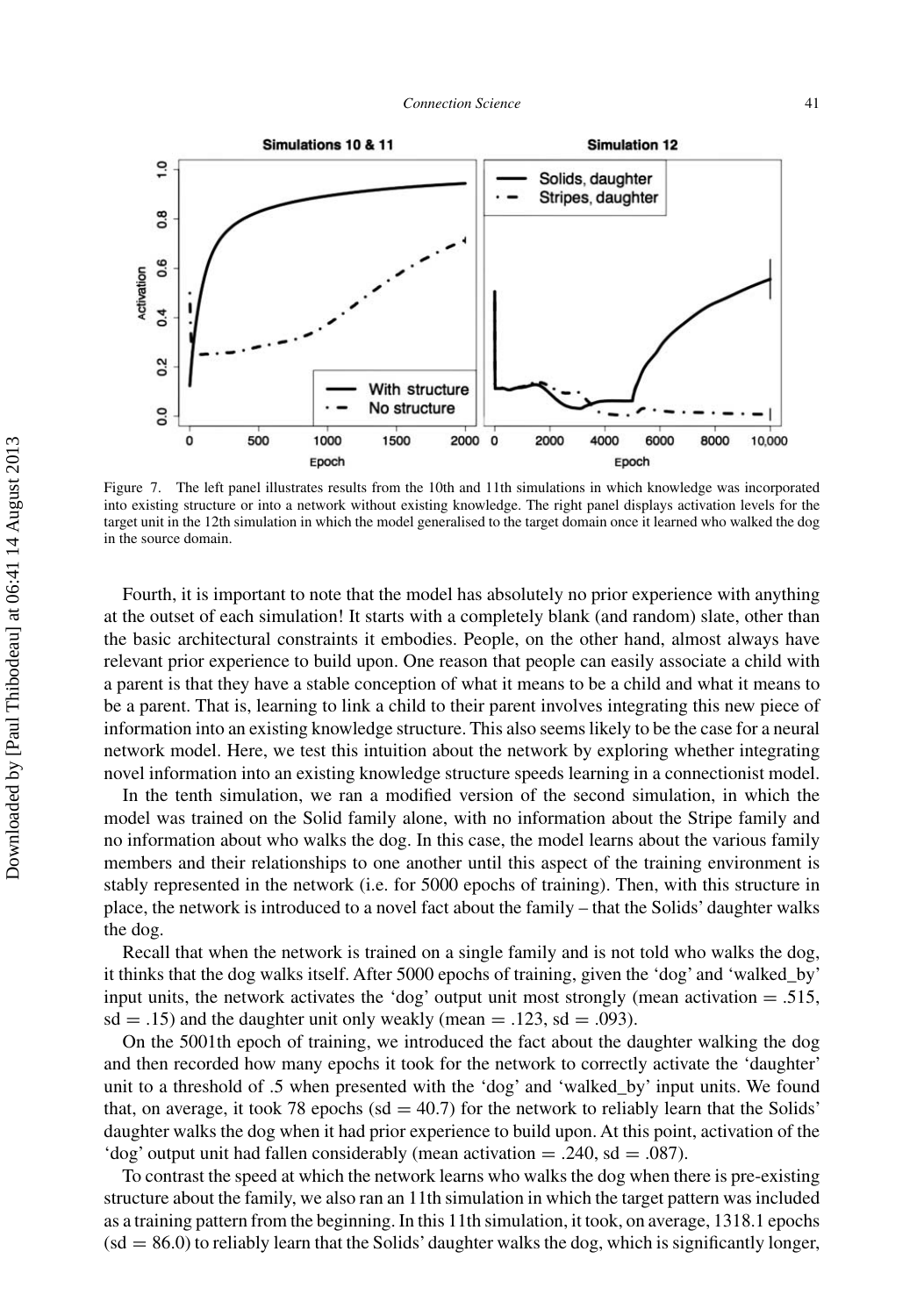$t[12.8] = 125.0, p < .001$ . The learning trajectory of this fact in the two simulations is plotted in Figure [7.](#page-16-0) When the model is integrating the fact about who walks the dog into pre-existing structure, it learns the fact more than 16 times faster than it does when starting from a blank slate.

Finally, we ran a 12th simulation to explore generalisation in this context. Here, we trained the network on two families – the Stripes and the Solids – for 5000 epochs on all the training patterns except those that specified who walks the dog in each family. On the 5001th epoch of training, we introduced a single new pattern: that the Stripes' daughter walks the Stripes' dog. We were interested in whether the model would generalise this information to its representation of the Solids' family. That is, would the shared relational structure between the domains cause the network to change its mind about who walks the Solids' dog in light of the information about who walks the Stripes' dog?

We found that it did! Activation of the Solids' dog output unit was significantly higher after 10,000 epochs of training than it was after 5000 epochs of training,  $t[9] = 6.799$ ,  $p < .0001$ (Figure [7\)](#page-16-0). These findings suggest that the model can leverage shared relational structure to speed up learning and drive analogical inference.

#### **3.3.** *Discussion*

To summarise the results of the above simulations, we have demonstrated that analogical inference can emerge from a domain-general, distributed connectionist model of semantic learning and reasoning. Critically, this analogical inference (1) is driven by generalisation from a source domain to a target domain; (2) relies on abstract relational structure, not surface-level similarities or direct featural associations or co-occurrences; (3) parallels important features of the development of analogy in children; (4) can operate over structures which only approximately match, or which are only partially alignable; (5) exploits structural similarity even in the absence of explicit feature overlap, allowing the possibility of cross-domain analogical inference in guiding learning; (6) scales up to more complex training sets; and (7) can be learned (and is generalisable) relatively quickly, suggesting that the model can leverage shared relational structure to facilitate learning.

How is it that a connectionist model that lacks symbolic representations and an explicit mapping mechanism can succeed at this kind of analogical inference task? As we have demonstrated in several variations of the model, it is not due to any direct co-occurrence of features. Neither is it due to any kind of surface-level similarity between the items. In the extreme case, the two families can share absolutely no output units, and the model will still draw on the appropriate relational structure to make novel inferences. We argue that part of the answer involves the progressive differentiation of its representations over the course of development. Initially, all the weights are set to very small random values, so the network essentially treats every family member, and every relation, as being the same. Over the course of training, the model learns to 'pull apart' those representations that must be differentiated in order to produce the right answers. However, it only does so in response to erroneous predictions. One crucial constraint on this process that our model embodies is a particular architectural design that forces inputs from each domain to pass through the same sets of weights and hidden units. Any changes to the weights that influence one representation will also tend to affect similar representations. This biases the network to reuse as much representational structure as it can get away with. Alternative architectures that do not enforce the same general constraints fail to capture these patterns of learning (Rogers & McClelland, 2004).

In this particular network, the families share a great deal of structural similarity. If the family members are represented as points in a high-dimensional space, which is one approximate characterisation of the network's hidden representations, then the members of each family sit in similar positions relative to the other family (or families). That is, the father and mother in the Stripes bear the same relationship to each other and to their children as do the father and mother in the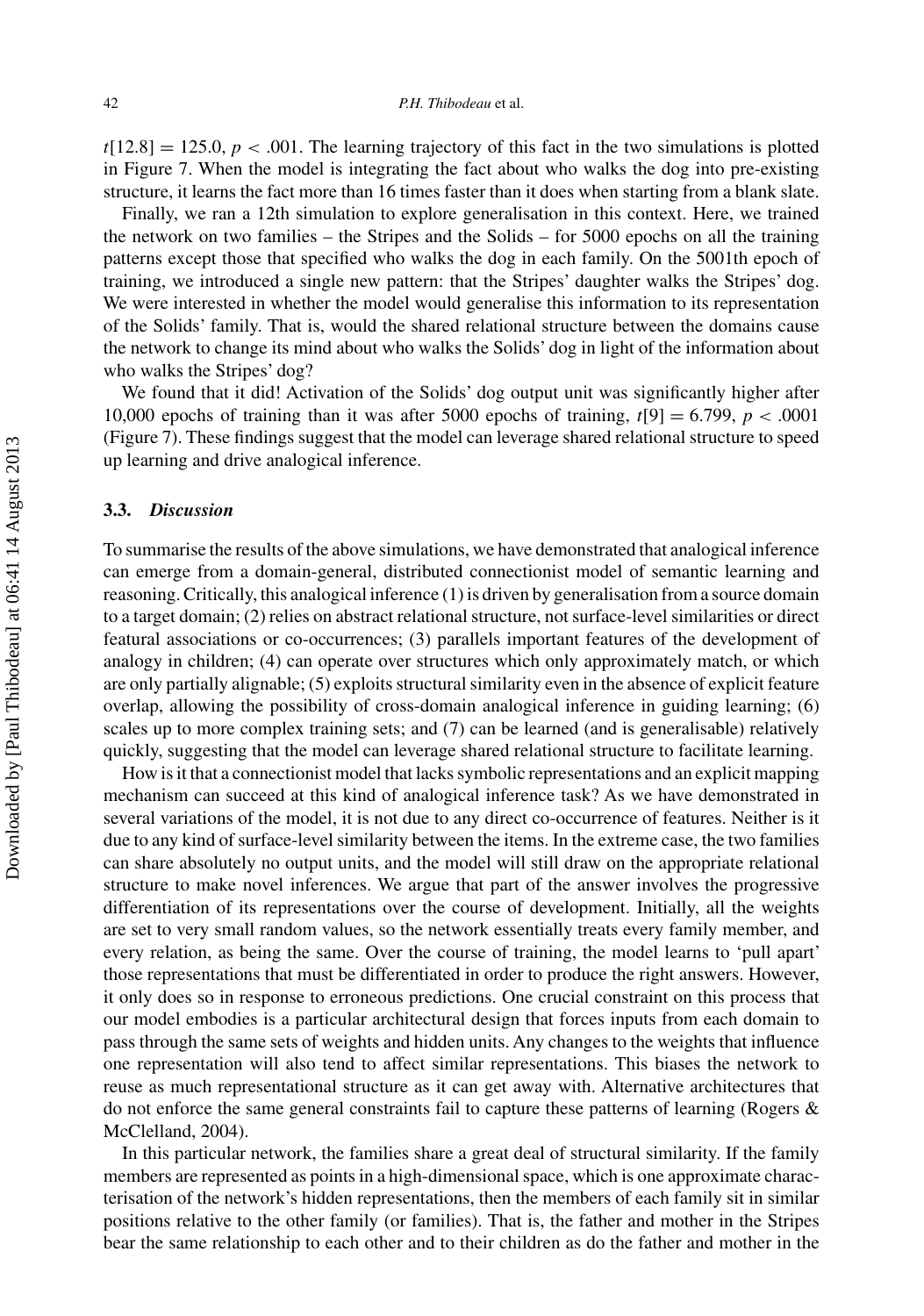Solids. An efficient representation of these similarities is to use one dimension to separate the families from each other, and the remaining dimensions to capture the relational structures common to each family (indeed, another model that learns family trees settles on exactly this kind of representation; Hinton, 1986).

This also applies to the network's representation of the relations. At the outset, the network does not 'know' that the relations 'sister of' and 'brother of' are more closely related than 'sister of' and 'has'. The network comes to learn the similarity structure of the relations through experience, aligning relations that are used in similar contexts (i.e. with similar Subjects and Objects).

As a result, the network's representations of the families become aligned over the course of training, because this allows the network to learn more efficiently (i.e. to reduce error more quickly). The side effect of this representational overlap is that when the network learns a fact about one family (e.g. one dog's owner walks it), the representations of the members of the *other* family (e.g. between that dog and its owner) get to come along for the ride. This is not to say that the model is stuck with its first guess about the structure of the world. As we indicated in the description of Simulation 3, and as is visible in other simulations as well, the model undergoes a developmental shift from predominantly perceptual to predominantly relational inference when the environment warrants such a shift (a finding we discuss in more detail below).

We can observe the process of progressive differentiation in this network by looking at a clustering diagram and a correlation matrix across the Subject Representation layer at different points in time for Simulation 3 (Figure [8\)](#page-19-0). These are different ways of visualising how the model perceives the similarity between items throughout the course of learning. Early in training, the network groups items essentially at random, since the weights are initialised to very small random values. Later in training, the network's representations capture both the surface similarities and the relational similarities between items (in contrast to the training patterns, depicted in Figure [3\)](#page-9-0). Progressive differentiation in semantic networks has been explored more extensively in previous work (Flusberg et al., 2010; Rogers & McClelland, 2004, 2008).

Several proponents of the *Structural* approach to analogy have suggested that a defining feature of analogical reasoning is the ability to perform *structured pattern completion* (Gentner & Markman, 1993, 1995), which refers to a process whereby 'a partial representation of the target is completed based on its structural similarity to the base' (Gentner & Markman, 1995). This is typically defined in contrast to *simple pattern completion*, which is 'based on the vector similarities of the current activation pattern to previously learned patterns' (Gentner & Markman, 1993). *Emergent* models are frequently criticised for only being able to perform simple pattern completion, which is unable to account for a great deal of sophisticated human behaviour (as we detailed in the introduction; see also Gentner & Markman, 1995). As we have shown, however, our model behaves in a way that is perfectly captured by the concept of structured pattern completion: it draws inferences based on information from patterns that do not share strong (or, in some cases, any) similarity in terms of raw vector overlap. Rather, the patterns that come to most strongly influence the model's inferences about novel inputs are those that share the most similar structural relationships with the other training items.

It is important to clarify what aspects of the environment we believe are encoded in our training patterns. Many of these patterns, such as those representing the visual features of the family members, might be thought of as arising from perception. However, others, particularly those representing familial relations such as 'mother\_of' and 'owner\_of', are much more likely to be encoded linguistically than visually. That is, part of our story is that learners hear language describing the people and things around them at the same time as they experience them perceptually, and these different sources of information are integrated whenever (as we think is almost always the case) there is some coherent covariation of information between the several sources (Rogers & McClelland, 2004).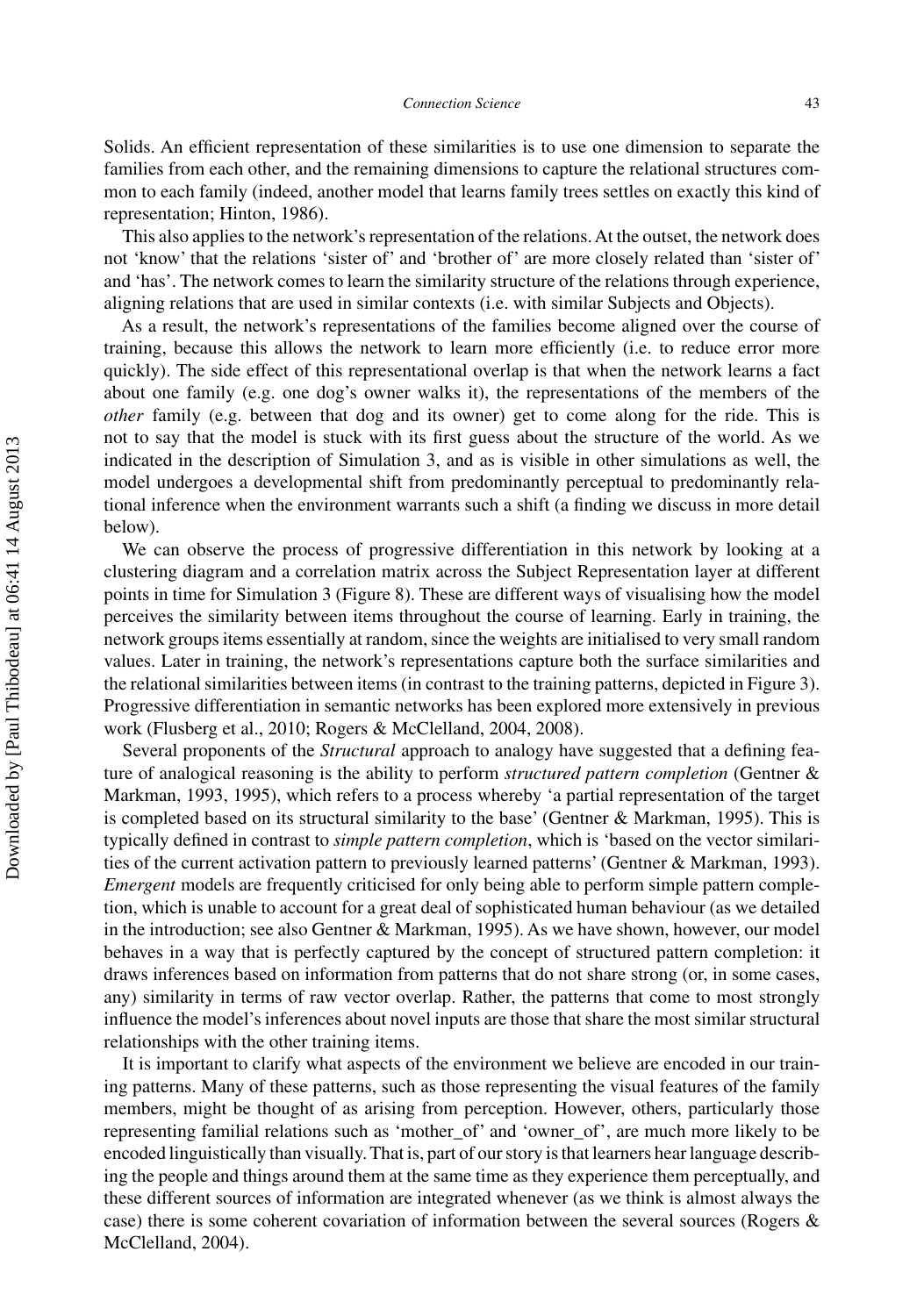<span id="page-19-0"></span>

Figure 8. Each of the plots above illustrates the similarity structure of the learned Subject Representations in Simulation 3. Hierarchical clusters are on the left and correlation matrices are on the right. Early in training (the upper panels), the network does not group individuals by family or relation. Later in training, at 1300 epochs (the lower panels), the network has aligned the families according to their relational similarity.

This is consistent with a great deal of empirical work demonstrating that relational language facilitates analogical inference and helps drive the relational shift in analogical development (Gentner, Simms, & Flusberg, 2009; Loewenstein & Gentner, 2005; Rattermann & Gentner, 1998). It is also consistent with other research on how language affects semantic processing more generally, both in experimental studies (Boroditsky, 2001; Fausey, Long, Inamori, & Boroditsky, 2010; Lupyan, Rakison, & McClelland, 2007) and computational models (Andrews, Vigliocco, & Vinson, 2009; Dilkina, McClelland, & Boroditsky, 2007; Flusberg et al., 2010). This approach views relational labels as another set of environmental regularities, serving the function of augmenting the statistical structure of the environment in ways that facilitate learning analogical representations, rather than as explicitly symbolic representations in the brain.

One of the major advantages of this approach is that it allows us to address how analogy naturally emerges over the course of development without having to posit additional, complex cognitive machinery. The Rumelhart model and its descendants (Rogers & McClelland, 2004, 2008) have been used to address a diverse set of findings in conceptual development that had previously been thought to require more complex explanations based on explicitly structured representations or innate, domain-specific constraints (e.g. Carey, 2009; Keil, 1992; Murphy & Medin, 1985). These include basic-level effects in categorisation (Rosch, Mervis, Gray, Johnson, & Boyes-Braem, 1976) and illusory correlations of perceptual features in categorised objects (Gelman, 1990), among others. In a similar vein, our extension provides an alternative way of explaining the shift that occurs as children begin to make use of relational information in making inferences (Gentner & Ratterman, 1991). The classic, knowledge-based account of this shift suggests that as children's knowledge of relational structure grows (partially through exposure to relational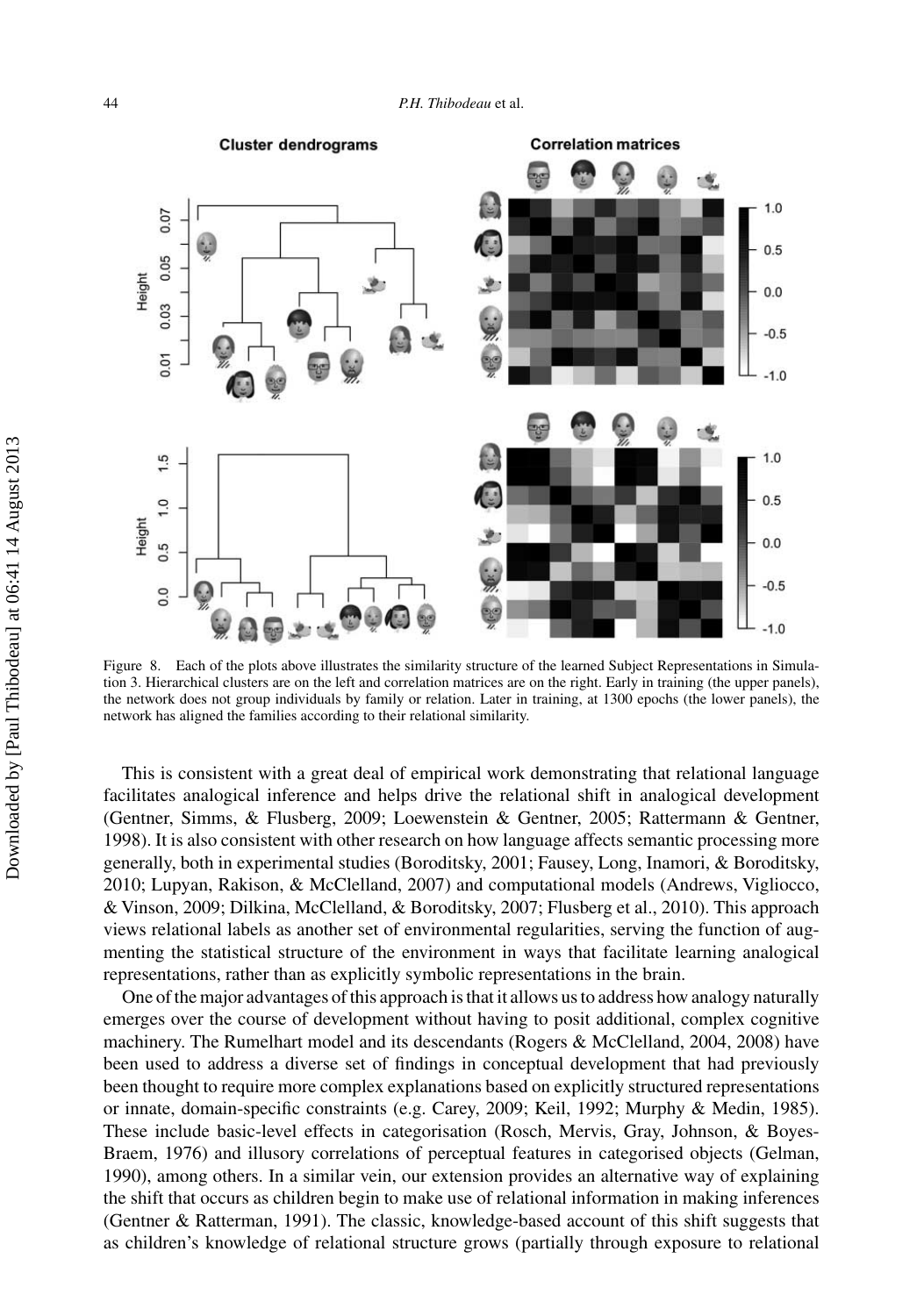language), they begin to use this structure to make inferences via a distinct mapping or alignment process (Gentner, 1988; Gentner & Ratterman, 1991; Rattermann & Gentner, 1998). We agree with this account to the extent that in our model, the relational shift takes place as sensitivity to relational information increases (as opposed to an innate bias towards using relational structure that is initially dominated by perceptual information; cf. Goswami, 1992). However, our model exhibits this shift without proposing explicitly structured knowledge and additional mechanisms for mapping across these structures. This is a parsimonious account that is more easily integrated with what we know about the ontogeny of complex cognitive systems (Elman et al., 1996; Spencer, Thomas, & McClelland, 2009).

In addition, our approach is well suited to explain why children do not always generalise based on relational similarity. When perceptual information, rather than relational information, is more likely to yield correct inferences, people are more likely to rely on perceptual information (Bulloch & Opfer, 2009). Our model simply learns what kind of information is most likely to yield the best inferences and represents this knowledge in a way that supports generalisation. In the simulations we present, relying on relational information yields the best predictions; however, as others have shown (e.g. Rogers & McClelland, 2004), the Rumelhart model can also leverage featural similarity. In this way, our model is well suited to explore context sensitivity in a way that 'mapping' algorithms like SME and LISA are not.

### **4. General discussion**

In this paper, we have grounded analogical reasoning in a sub-symbolic account of learning general semantics in an attempt to provide an *Emergent* approach to analogical inference. This may seem surprising, as analogical inference has been thought to require explicit symbolic representations as well as a distinct mapping mechanism operating over those symbols (Gentner, 2010a; Gentner & Markman, 1993, 1995; Holyoak & Hummel, 2000; Hummel, 2010; Markman, 1999). In this general discussion, we would like to address several sources of tension between our research program and the more dominant *Structural* approach to understanding the nature of analogy.

As we pointed out in the introduction, the persuasiveness of our claims depends in part on whether the tasks we modelled should really be considered 'analogical'. After all, if we have only succeeded in capturing some generic associative learning task then we really have not made any novel contributions to our understanding of the nature of analogy. However, there are several compelling reasons for accepting the idea that our model is genuinely performing analogical inference. We asked the model to make an inference about a pattern it was not trained on, and to succeed at this task the model had to draw on information it had already learned about another family that shared relational structure with the target family. Furthermore, it had to leverage this shared relational structure in the face of shared surface feature similarity between the two families. This ability to map a relation from one domain to another, sometimes called *copying with substitution*, has been singled out by researchers as a hallmark of mature analogical reasoning (Gentner, 1983, 1989, 2003; Gentner & Markman, 1995; Holyoak et al., 1994; Hummel & Holyoak, 2003). As we have already pointed out, this sort of behaviour is well captured by the concept of *structured pattern completion* (Gentner & Markman 1993, 1995).

Furthermore, our task bears strong similarities to behavioural tasks used by other analogy researchers, such as transitive inference tasks, problem analogies, and class-inclusion tasks. For instance, transitive inference tasks require that people abstract over superficial similarities between conceptual domains and, instead, focus on relational similarity (e.g. Brown, 1989; Gentner, 1989; Gentner & Loewenstein, 2002; Gentner & Ratterman, 1991; Goswami, 1995; Goswami & Pauen, 2005; Loewenstein & Gentner, 2005; Rattermann & Gentner, 1998; for a connectionist account of the transitive inference task, see Kumaran & McClelland, 2012). These tasks appear to draw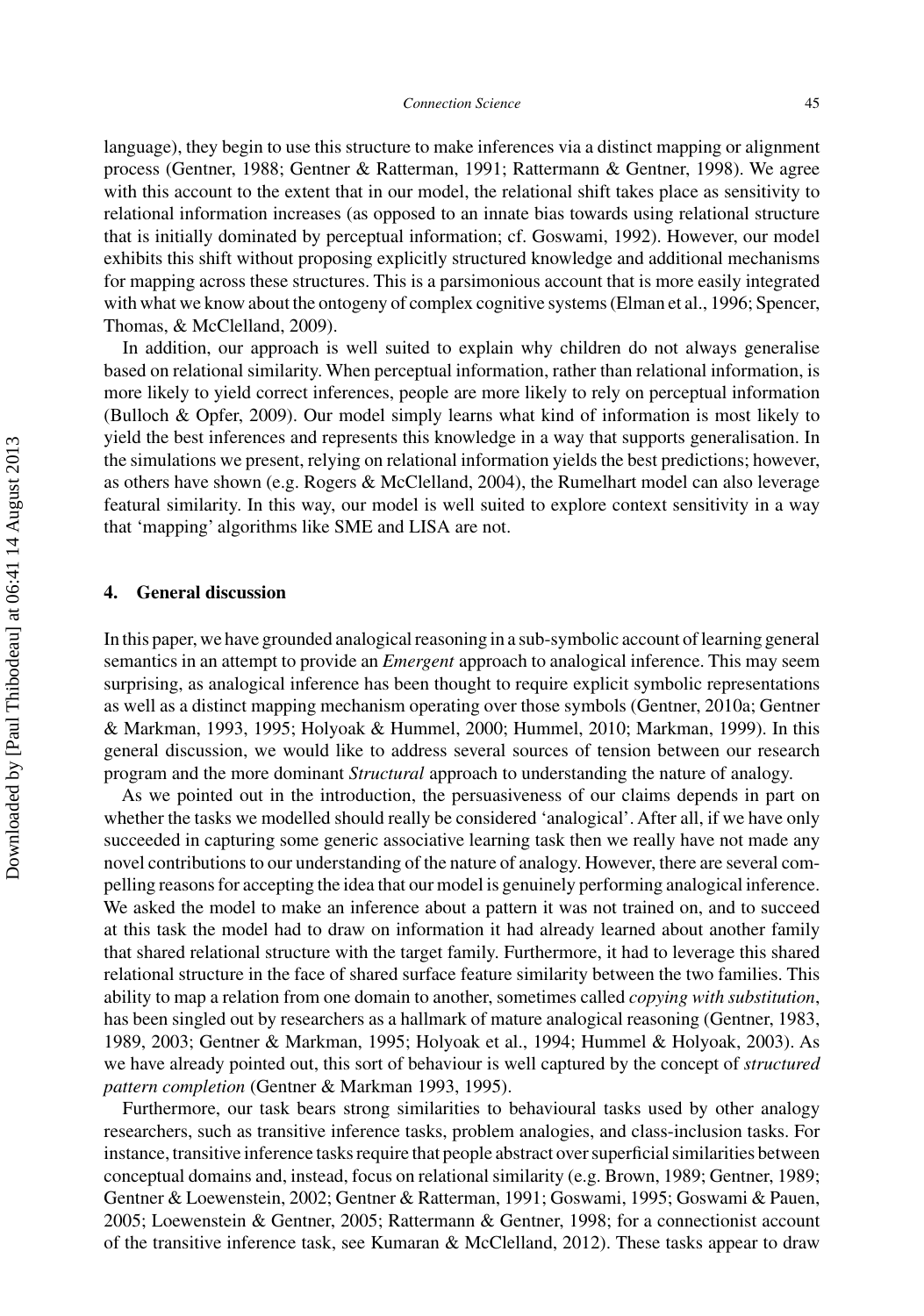on many of the same underlying cognitive mechanisms as our own task. Indeed, previous work has shown that young children show improvement in their ability to perform transitive inference when they practice with family trees (Mutafchieva & Kokinov, 2007).

On the other hand, if analogical reasoning is defined not in terms of behaviour or task demands, but rather as the subset of tasks that *require* explicit mapping over structured symbolic representations at the algorithmic level, then the natural conclusion is that whatever our model is doing is not analogy. However, if this were the case, then previous studies that have made use of tasks structurally similar to our own would likewise not count as studies of analogy (e.g. Brown, 1989; Rattermann & Gentner, 1998). Moreover, it would no longer be theoretically useful to talk about structured pattern completion as a unique or distinct property of analogical inference. Rather, it would have to be seen as a more general property of cognitive systems that can be implemented in a variety of formal frameworks. Therefore, even if the conclusion one wants to draw is that our model is not performing analogical inference, this would still advance our understanding of the very nature of analogy by shedding light on what tasks may or may not require *true* analogical inference. We suggest, then, that even the most ardent proponents of the *Structural* approach can gain new insights from the work presented here.

Clearly, our preferred interpretation is to conclude that the model is genuinely performing analogical inference. In fact, we would go so far as to suggest that the model is actually implementing mapping and other processes that have typically been carried out by specialised mechanisms, but doing so in an emergent and approximate fashion. On this view, processes like mapping may be thought of as a useful computational-level description (Marr, 1982) of a system that carries out analogical reasoning (though it may not be the only possible description of such a system; e.g. Leech et al., 2008). Therefore, we would agree that the optimal function or goal of any analogy model might be to map relational structure between domains and to use this structural alignment to guide inference. However, we do not think that this *necessarily* has any direct implications for what sorts of algorithms are used to instantiate this function. Instead, in the *Emergent* approach we separate these levels of description and explore the ways in which lower level algorithmic mechanisms like error-driven learning can give rise to complex, organised behaviour over the course of development (see also Elman et al., 1996; Rogers & McClelland, 2004).

As we have alluded to already, there are several strengths of this approach. First, it offers a parsimonious account of many behavioural findings because it does not require positing additional complex cognitive machinery (Rogers & McClelland, 2004). The Rumelhart network and related connectionist architectures have been shown to capture and help explain a variety of phenomena – the developmental trajectory of semantic learning (e.g. Rogers & McClelland, 2004; Schapiro & McClelland, 2009), peoples' sensitivity to the structure of experience (e.g. Cohen, Dunbar, & McClelland, 1990; Elman, 1990), and the degradation of semantic knowledge as a result of semantic dementia (e.g. Dilkina, McClelland, & Plaut, 2008). We have extended the scope of the Rumelhart network to simple relational reasoning without adding a mechanism to explicitly map representations or bind roles and fillers – mechanisms at the heart of *Structural* models of analogical reasoning.

Second, it allows us to naturally address the development of cognitive functioning and to link this up with what we know about biological and neural development more generally (Elman et al., 1996; Leech et al., 2008; Spencer, Thomas, & McClelland, 2009). In fact, *Structural* models of analogy have been criticised for failing to account for how the mechanisms they instantiate could possibly develop in the first place (Leech et al., 2008). The DORA model (Discovery of Relations by Analogy) (Doumas et al., 2008) attempts to address this concern in the *Structural* framework. However, we see several important differences between DORA and *Emergent* models, particularly with respect to the mechanisms that are thought to be necessary for analogical reasoning. Proponents of DORA argue: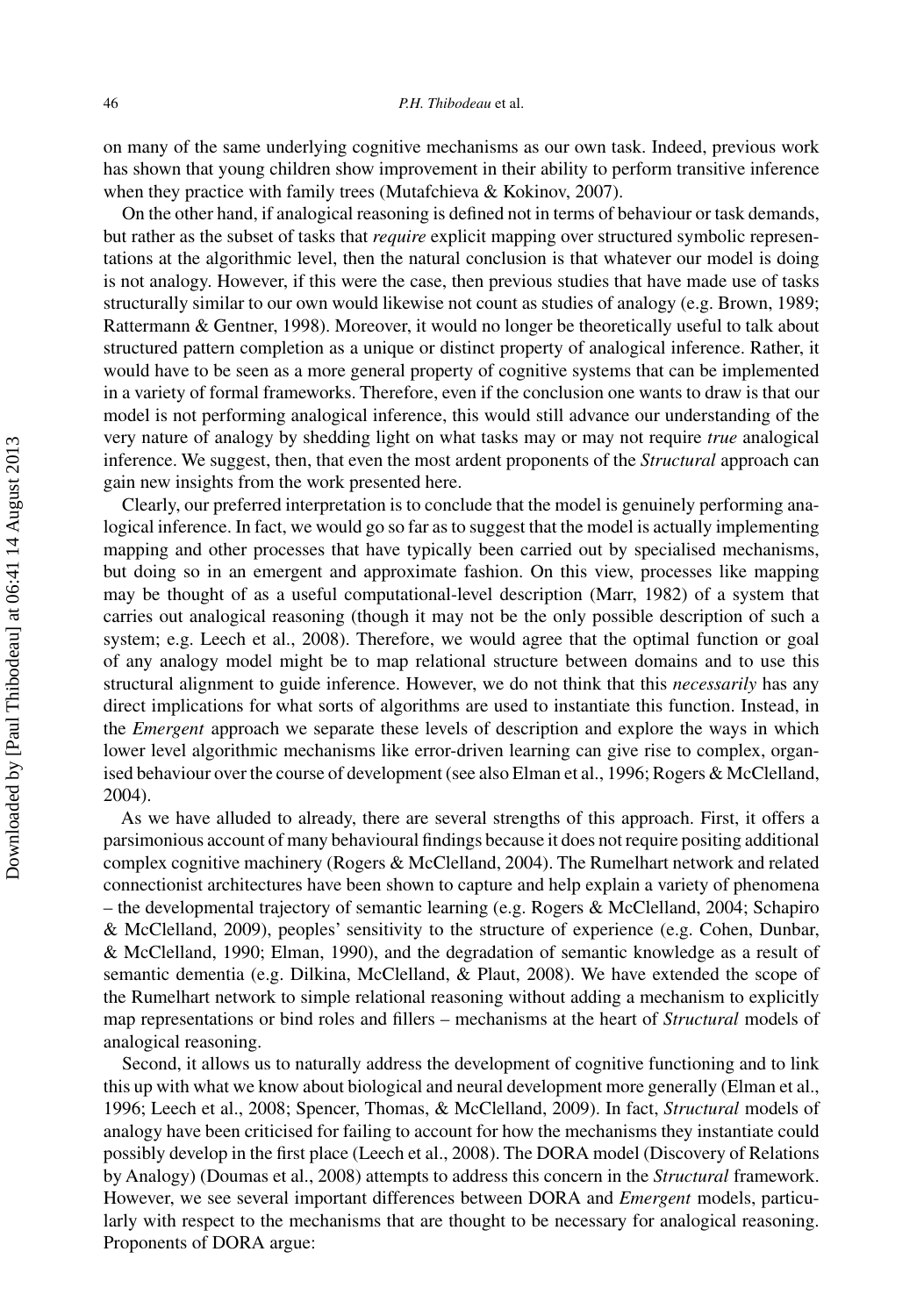Discovering a relation and representing it in a form that can support relational thinking entail solving three problems. First, there must be some basic featural invariants that remain constant across instances of the relation, and the perceptual*/*cognitive system must be able to detect them. Second, the architecture must be able to isolate these invariants from the other properties of the objects engaged in the relation to be learned. Third, it must be able to predicate the relational properties – that is, represent them as explicit entities that can be bound to arbitrary, novel arguments. (Doumas et al., 2008, p. 2)

As we argue throughout this paper, we disagree with this view of what relational reasoning entails. Our model does not require the explicit (symbolic) representation of the arguments and does not view relations as operators over these symbolic representations (see Leech et al., 2008, for related additional concerns with DORA).

While some proponents of the *Structural* approach have argued that the algorithms supporting analogical inference should directly reflect the computational description of mapping over explicitly structured representations (Doumas et al., 2008, Holyoak and Hummel, 2008; Hummel, 2011; Kemp & Tenenbaum, 2008; Marcus, 2001; Marcus & Keil, 2008; Opfer & Doumas, 2008; but cf. Marr, 1982), in principle, it is not necessary for representations to be *explicitly* structured in order to approximate processes like alignment and projection (Chalmers, French, & Hofstadter, 1992; see also Frank et al., 2009; Monner & Reggia, 2012). Other researchers have repeatedly exhibited emergent connectionist models that have compositional structure or that can perform comparable tasks (Chalmers, 1990; Elman, 1990; Leech et al., 2008; Smolensky & Legendre, 2006). (For an early theoretical discussion of this issue, see van Gelder, 1990.)

In our *Emergent* approach, relational reasoning is natural by-product of learned, distributed representations. The use of distributed and graded representations more accurately reflects the graded and quasi-regular nature of both the environment we live in and human behaviour in general (Rogers & McClelland, 2008; Spivey, 2007). Even tasks that appear to require discrete responses are often supported by more graded and dynamic cognitive mechanisms (Spivey, 2007).

Further, the principles that we have documented here have been shown to underlie recurrent networks that are capable of learning more complex relationships (e.g. hierarchical role-filler bindings; McClelland & Kawamoto, 1986; St. John & McClelland, 1990). As a result, we are confident that our approach is capable of scaling up to even more complex and hierarchical structures. For instance, a recurrent model would likely be able to learn that (a) *John loves Mary*, *Mary loves Bill*, and *John is jealous of Bill*; (b) *Sally loves Fred* and *Fred loves Tina*; and, in turn, to infer (c) *Sally is jealous of Tina*. However, as currently configured, our model is not capable of representing this kind of hierarchical information. Nevertheless, we believe this kind of inference to be within the scope of the *Emergent* framework and are eager to explore this hypothesis in future work. Again, we wish to emphasise that this is ultimately an empirical question rather than a logical one.

This is not to say that our approach can account for all human analogical reasoning. Far from it! As we described in our final series of simulations, we have only attempted to capture the sort of analogical inference that emerges as a result of a gradual learning process over the course of development. This may include any task that requires making inferences based on shared relational structure that has been stored in long-term memory, including phenomena like reasoning with conceptual metaphors (Flusberg et al., 2010; Thibodeau et al., 2009). Other researchers have captured additional aspects of analogical reasoning in theoretically related *Emergent* models. For example, Leech et al. (2008) used a recurrent connectionist architecture to simulate analogical reasoning in tasks that take the classic 'A:B::C:D' form. However, even the approach of Leech et al. (2008) may not be able to represent some kinds of analogy problems, in which highly structured knowledge is learned and leveraged for inference extremely quickly (see commentary responses in Leech et al., 2008).

Many of the analogy tasks used in previous work, which models like SME and LISA can capture so well, seem to rely on cognitive processes which we did not even attempt to simulate (Bowdle &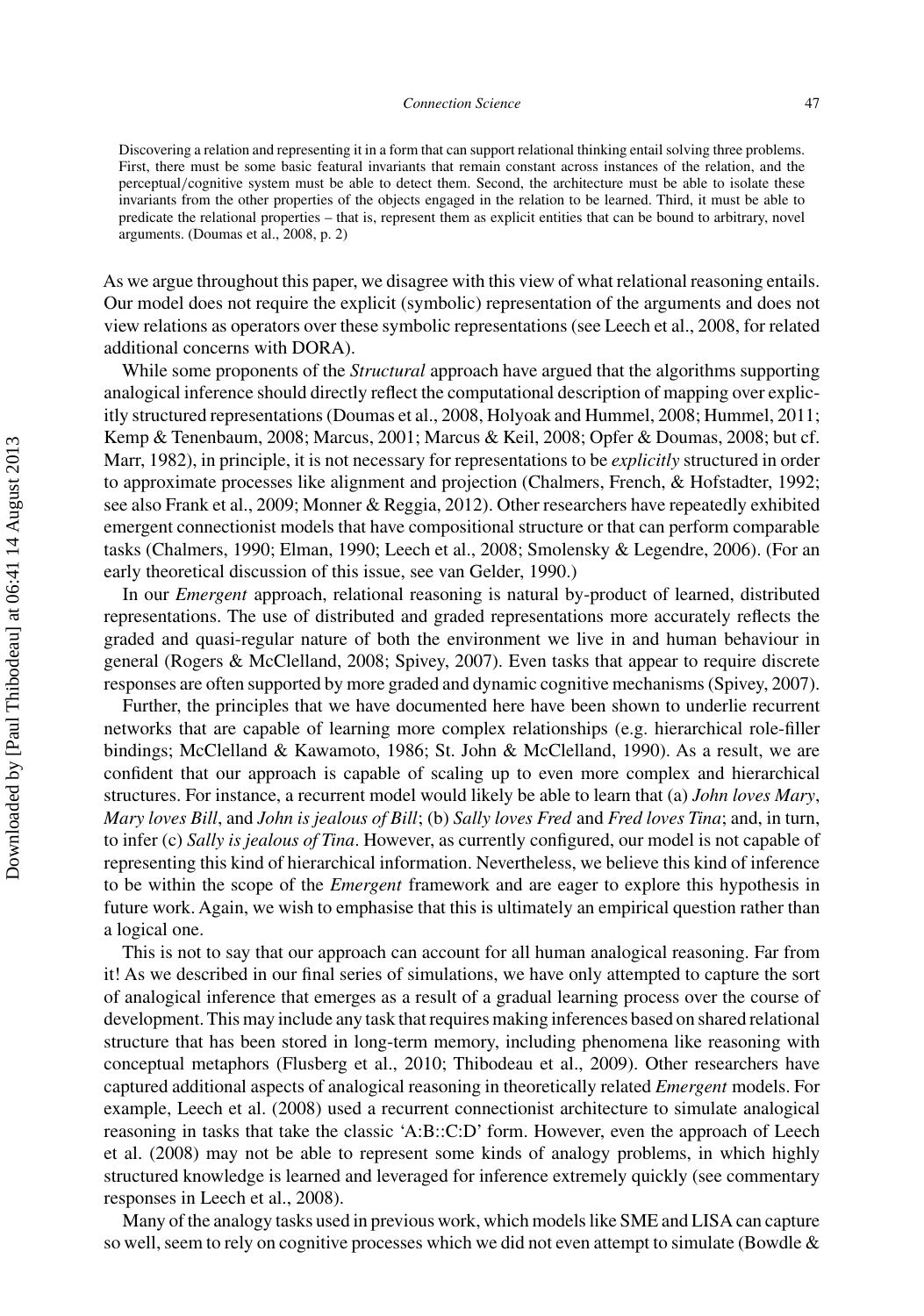Gentner, 1997; Clement & Gentner, 1991; Markman & Gentner, 1997; Morrison et al., 2004). For example, we would agree that some analogy tasks may rely on working memory and cognitive control processes, as well as one-shot learning and episodic memory (e.g. Gick & Holyoak, 1980). Though we have highlighted the fact that our model performs structured pattern completion, this is not the only defining feature of analogy (Gentner & Markman, 1993, 1995). For instance, mature analogical reasoning is highly flexible and allows for multiple interpretations of a single item in different comparisons, as well as multiple interpretations of any given comparison (Gentner & Markman, 1995). This sort of flexibility lies outside the scope of our particular model and the task we set out to simulate, and it may in fact require additional, online cognitive capacities like working memory (Morrison et al., 2004).

Moreover, some aspects of analogical reasoning may demand much richer linguistic abilities than we implemented in our model. As noted above, we treat relational language as an environmental cue, encoding a certain kind of statistical structure that is then used to shape semantic representations. While this is one important role of language in analogical reasoning, it may not be the only one; the ability to verbally re-describe a situation to oneself, for example, is an important tool in many higher level reasoning tasks (Williams & Lombrozo, 2010).

Further, despite our best efforts to systematically vary the training and test conditions of the model, the simplicity of the target domains may be interpreted as a drawback of our approach. We see a trade-off between maximising external validity – the degree to which the model reflects the truly complex structure of the real world – and accessibility – our primary goal of presenting as clearly as possible how a set of well-understood, domain-general, and neurally inspired mechanisms can support high-level relational inference. Balancing these goals is a challenge, particularly to theoretical modelling in cognitive science (McClelland, 2009).

In principle, we think that the model could build representations of more complex domains that contain many more relations and features without losing the ability to extract relational structure and leverage it in a flexible and powerful way. However, as the complexity of the source and target domains (and other domains that may be irrelevant to the mapping) increases, the model may have a more difficult time making some analogical inferences. We do not view this as a flaw of the model though. People too have a difficult time solving problems by analogy and selecting relations from memory. Gick and Holyoak (1980), for instance, found that only a very small percentage of people solved a target problem spontaneously by analogy. Performance improved when people were given a hint to use an analogy or primed with multiple source domains. Our model is consistent with this idea, because in some sense it takes 'activating' a relation (i.e. giving the model a hint) to get it to complete a relational inference. That is, our model offers one account for why giving a hint is helpful for solving problems by analogy: it leads to a process of structured pattern completion that helps to select the appropriate relation and solve the target problem.

We emphasise that this is only a first step in a process of using emergent models to help elucidate the mechanisms that underlie analogical reasoning. In the future, we plan to build on the current work by exploring when and how emergent models can abstract and leverage relational structure in more complex domains, with more variability between the source and target structures, and when these structures encode a greater number of relations.

In sum, these issues point to a possible heterogeneous view of analogy. While some forms of analogical inference may naturally emerge over the course of development due to the operation of low-level learning mechanisms, other forms of analogical reasoning may only be possible by exercising additional processes like cognitive control and working memory. Therefore, we would like to suggest that one major unsolved problem in the field is the integration of the kind of slowlearning, semantic cognition model described in this paper with the online, structurally explicit models already in place. The extensive and valuable work on models such as SME and LISA over the past 20 years, no less than the connectionist models we have implemented, must be used to guide future research into analogical processing across development, in behaviour and in the brain.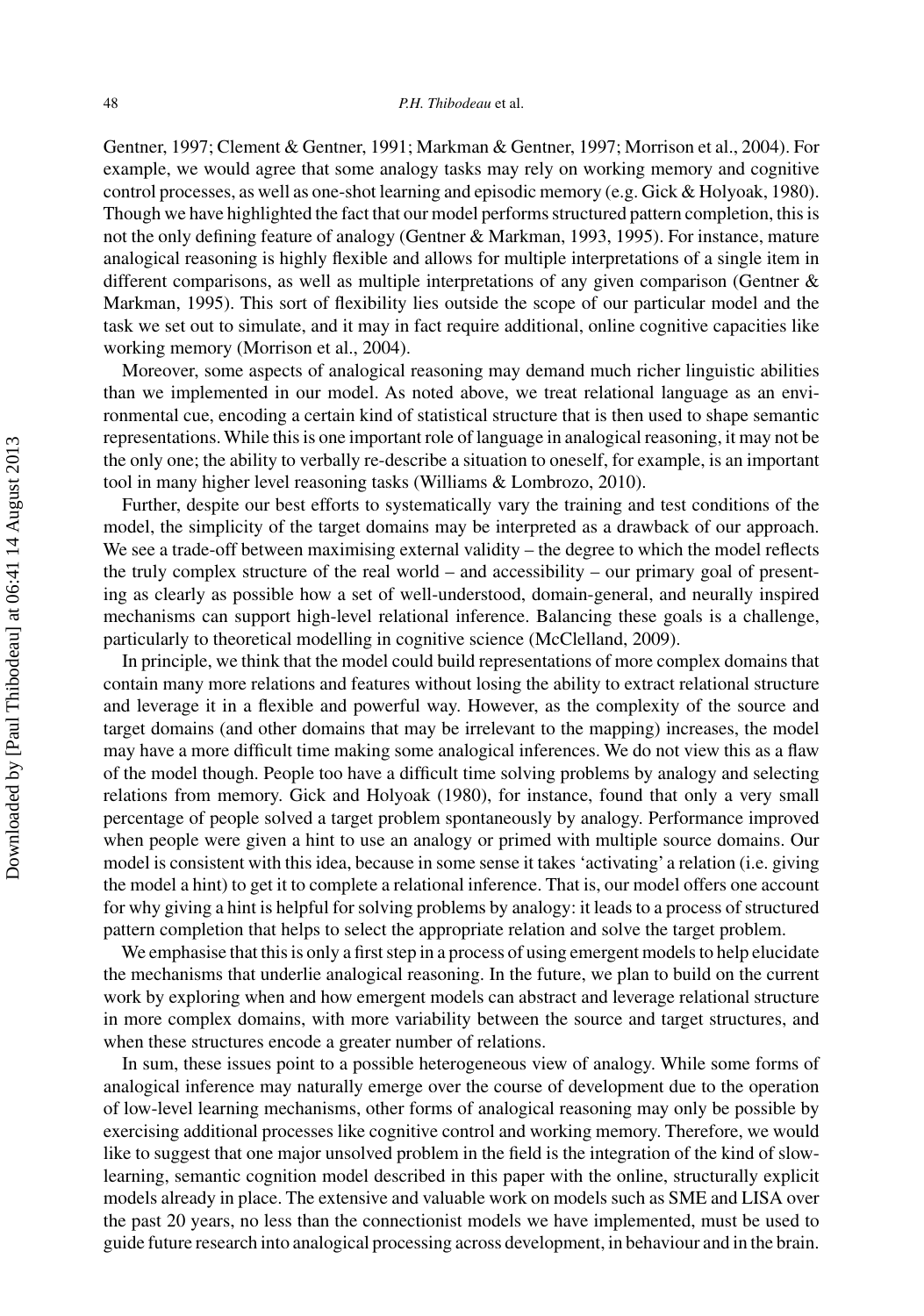#### *Connection Science* 49

In this sense, we can draw an analogy between this debate and the *past tense debate* (McClelland & Patterson, 2002a, 200b; Pinker & Ullman, 2002a, 2002b), in which competing mechanisms were offered to explain how people generate past-tense inflections of verbs. One view, the words and rules approach, was structural and appealed to a complimentary set of mechanisms – a lexicon and a rule-governed syntactic system (Pinker & Ullman, 2002a, 2002b). The other, emergent view appealed to a single, distributed system that was able to learn and leverage knowledge of clusters of quasi-regular verbs (McClelland & Patterson, 2002a, 200b). As is the case here, the two models of past-tense inflection are difficult to differentiate in behavioural experiments, have contrasting strengths and weaknesses, and maintain supporters and detractors to this day. Nonetheless, the debate itself was the impetus for a great deal of research that has only deepened our understanding of language processing. Our hope is that the simulations and argument we have presented will similarly encourage people to think critically about the mechanisms that support analogy and motivate continued theoretical and empirical work on analogical reasoning.

#### **5. Conclusion**

We have shown that analogical mapping and inference can emerge over the course of development in a distributed model based on a simple, domain-general learning mechanism. Beyond this, our results suggest that analogy may indeed lie at the very core of cognition, but for reasons quite different from those suggested by previous researchers. Our framework suggests that distributed representations that support analogical inference may arise naturally, spontaneously, and pervasively throughout development wherever there is shared relational structure between domains in the environment. On this account, which we have described in terms of structured pattern completion, our experience of any piece of the world may be vastly enriched by all our other analogically relevant experiences. This could allow us to impute structure in novel domains even with minimal exposure, to map higher order relationships learned through language onto both concrete and abstract domains, and even to correlate the structure of language with the structure of the world – in short, many of the very things that seem to make us smart.

#### **Acknowledgements**

The authors would like to thank Jay McClelland and Lera Boroditsky for inspiration and helpful, critical discussion of the content of this paper and the issues it addresses. In addition, we would like to thank John Hummel, Alex Doumas, Chris Eliasmith, Dedre Gentner, and Kieth Holyoak for their constructive criticism and helpful suggestions on previous iterations of the argument and simulations we have presented here. This material is based on work supported under a National Science Foundation Graduate Research Fellowship and a Stanford Graduate Fellowship.

## **Notes**

- 1. It should be noted that this is not the *only* way to sub-divide analogy. For example, Hall (1989) suggests that analogy consists of Recognition, Elaboration, Evaluation & Transfer, and Consolidation. However, there is a great deal of overlap between the ways in which different researchers conceive of these sub-processes (e.g. Elaboration is very similar to Mapping).
- 2. For convenience, we often use labelled or even localist input and output units. We interpret these patterns as observed states of the world, including linguistic and non-linguistic perceptual-motor experience, which are used both to predict future states and to provide corrective feedback to these predictions (Flusberg et al., 2010; Rogers & McClelland, 2008). The input and output patters can be viewed as symbolic. However, unlike traditional symbolic models of cognition, our model does not perform operations over these symbols, but over the learned re-representations of the symbols in the internal layers. What is important for the internal layers is the statistical structure encoded by the entire set of input and output vectors.
- 3. It bears mentioning that an argument for the existence of slow- and fast-learning systems was not the only lesson of McClelland et al. (1995). In fact, one of their major goals in positing these complementary systems was to solve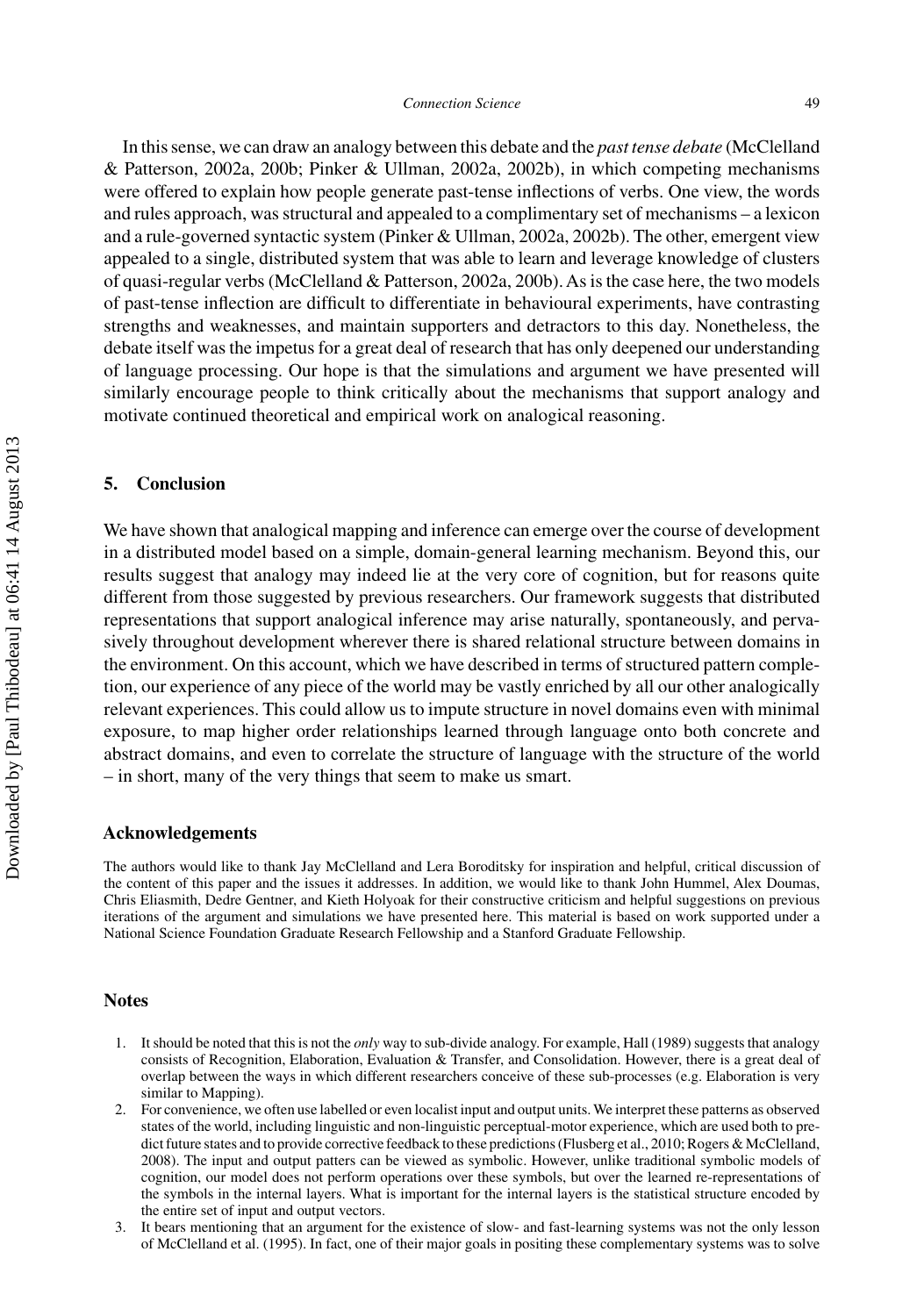the difficult problem of how new information could be integrated with previously learned information without overwriting that previous information (i.e. catastrophic interference).

## **References**

- Andrews, M., Vigliocco, G., & Vinson, D. (2009). Integrating experiential and distributional data to learn semantic representations. *Psychological Review, 116*, 463–498.
- Blanchette, I., & Dunbar, K. (2000). How analogies are generated: The roles of structural and superficial similarity. *Memory & Cognition, 28*, 108–124.
- Boroditsky, L. (2001). Does language shape thought? Mandarin and English speakers' conceptions of time. *Cognitive psychology*, *43*(1), 1–22.
- Bowdle, B., & Gentner, D. (1997). Informativity and asymmetry in comparisons. *Cognitive Psychology*, *34*(3), 244–286.
- Brown, A. L. (1989). Analogical learning and transfer: What develops? In S. Vosniadou & A. Ortony (Eds.), *Similarity and analogical reasoning* (pp. 369–412). New York: Cambridge University Press.
- Brown, T. L. (2003). *Making truth: Metaphor in science*. Urbana-Champaign, IL: University of Illinois Press.
- Bulloch, M. J., & Opfer, J. E. (2009). What makes relational reasoning smart? Revisiting the perceptual-to-relational shift in the development of generalization. *Developmental Science, 12*, 114–122.
- Carey, S. (2009). *The origin of concepts*. New York, NY: Oxford University Press.
- Chalmers, D. J. (1990). Syntactic transformations on distributed representations. *Connection Science*, *2*(1), 53–62.
- Chalmers, D. J., French, R. M., & Hofstadter, D. R. (1992). High-level perception, representation, and analogy: A critique of artificial intelligence methodology. *Journal of Experimental and Theoretical Artificial Intelligence, 4*, 185–211.
- Chen, Z. (1996). Children's analogical problem solving: The effects of superficial, structural, and procedural similarity. *Journal of Experimental Child Psychology, 62*, 410–431.
- Clement, C., & Gentner, D. (1991). Systematicity as a selection constraint in analogical mapping. *Cognitive Science*, *15*(1), 89–132.
- Cohen, J. D., Dunbar, K., & McClelland, J. L. (1990). On the control of automatic processes: A parallel-distributed processing account of the Stroop effect. *Psychological Review, 97*, 332–361.
- Cohen, N. J., & Eichenbaum, H. E. (1993). *Memory, amnesia, and the hippocampal system.* Cambridge, MA: MIT Press.
- Dilkina, K., McClelland, J. L., & Boroditsky, L. (2007). How language affects thought in a connectionist model. In D. S. McNamara & J. G. Trafton (Eds.), *Proceedings of the 29th Annual Cognitive Science Society* (pp. 215–220). Austin, TX: Cognitive Science Society.
- Dilkina, K., McClelland, J. L., & Plaut, D. C. (2008). A single-system account of semantic and lexical deficits in five semantic dementia patients. *Cognitive Neuropsychology, 25*, 136–164.
- Doumas, L., Hummel, J., & Sandhofer, C. (2008). A theory of the discovery and predication of relational concepts. *Psychological Review*, *115*(1), 1–43.
- Dunbar, K. (1995). How scientists really reason: Scientific reasoning in real-world laboratories. In R. J. Sternberg & J. E. Davidson (Eds.), *The nature of insight* (pp. 365–395). Cambridge, MA: MIT Press.
- Dunbar, K. (1997). How scientists think: On-line creativity and conceptual change in science. In T. B. Ward, S. M. Smith, & S. Vaid (Eds.), *Conceptual structures and processes: Emergence, discovery and change* (pp. 461–493). Washington, DC: APA Press.
- Eichenbaum, H. (2000). A cortical-hippocampal system for declarative memory. *Nature Reviews Neuroscience, 1*, 41–50.
- Elman, J. L. (1990). Finding structure in time. *Cognitive Science*, *14*, 179–211.
- Elman, J. L. (1991). Distributed representations, simple recurrent networks, and grammatical structure. *Machine Learning*, *7*, 195–225.
- Elman, J. L., Bates, E. A., Johnson, M. H., Karmiloff-Smith, A., Parisi, D., & Plunkett, K. (1996). *Rethinking innateness: A connectionist perspective on development.* Cambridge, MA: MIT Press.
- Falkenhainer, B., Forbus, K. D., & Gentner, D. (1989). The structure-mapping engine: Algorithm and examples. *Artificial Intelligence*, *41*, 1–63.
- Fausey, C. M., Long, B. L., Inamori, A., & Boroditsky, L. (2010). Constructing agency: The role of language. *Frontiers in Psychology*, *1*(0), 1–11.
- Flusberg, S. J., Thibodeau, P. H., Sternberg, D. A., & Glick, J. J. (2010). A connectionist approach to embodied conceptual metaphor. *Frontiers in Psychology*, *1*(0), 1–11.
- Forbus, K., Gentner, D., & Law (1995). MAC*/*FAC:A model of similarity-based retrieval. *Cognitive Science, 19*, 141–205.
- Frank, S. L., Haselager, W. F. G., & van Rooij, I. (2009). Connectionist semantic systematicity. *Cognition, 110*, 358–379. French, R. (1995). *The subtlety of sameness: A theory and computer model of analogy-making.* Cambridge, MA: MIT
- Press.
- French, R. (2002). The computational modeling of analogy-making. *Trends in Cognitive Sciences*, *6*(5), 200–205.
- van Gelder, T. (1990). Compositionality:A connectionist variation on a classical theme.*Cognitive Science, 14*(3), 355–384. Gelman, R. (1990). First principles organize attention to and learning about relevant data: Number and the animateinanimate distinction as examples. *Cognitive Science*, *14*(1), 79–106.
- Gentner, D. (1983). Structure-mapping: A theoretical framework for analogy. *Cognitive Science*, *7*(2), 155–170.
- Gentner, D. (1988). Metaphor as structure mapping: The relational shift. *Child Development*, *59,* 47–59.
- Gentner, D. (1989). The mechanisms of analogical learning. In S. Vosniadou &A. Ortony (Eds.), *Similarity and analogical reasoning* (pp. 199–241). London: Cambridge University Press (Reprinted in Knowledge acquisition and learning, 1993, 673–694).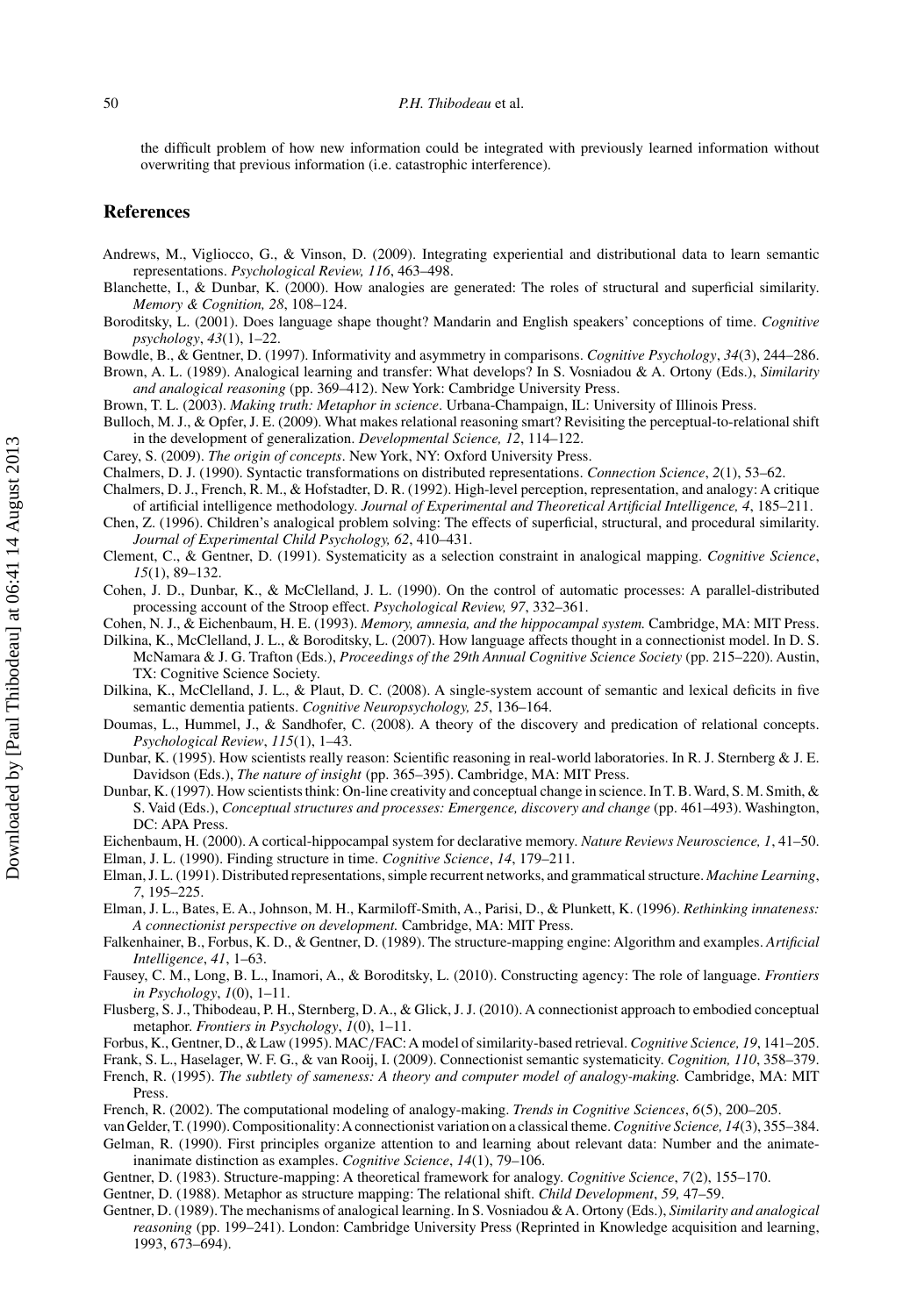- Gentner, D. (2003). Why we're so smart. In D. Gentner & S. Goldin-Meadow (Eds.), *Language in mind: Advances in the study of language and thought* (pp. 195–235). Cambridge, MA: MIT Press.
- Gentner, D. (2010a). Bootstrapping the mind: Analogical processes and symbol systems. *Cognitive Science*, *34*(5), 752–775.
- Gentner, D. (2010b). Psychology in cognitive science: 1978–2038. *Topics in Cognitive Science*, *2*(3), 328–344.
- Gentner, D., & Forbus, K. D. (2011). Computational models of analogy. *WIREs Cognitive Science*, *2*, 266–276.
- Gentner, D., & Loewenstein, J. (2002). *Learning: analogical reasoning. Encyclopedia of Education* (2nd ed.). New York, NY: Macmillan.
- Gentner, D., & Markman, A. B. (1993). Analogy watershed or waterloo? Structural alignment and the development of connectionist models of cognition. In S. J. Hanson, J. D. Cowan, & C. L. Giles (Eds.),*Advances in Neural Information Processing Systems 5 [NIPS Conference]* (pp. 855–862). San Francisco, CA: Morgan Kaufmann.
- Gentner, D., & Markman, A. B. (1995). Analogy-based reasoning in connectionism. In M. Arbib (Ed.), *The handbook of brain theory and neural networks* (pp. 91–93). Cambridge, MA: MIT Press.
- Gentner, D., & Ratterman, M. (1991). Language and the career of similarity. In S. Gelman & J. Byrnes (Eds.), *Perspectives on thought and language: Interrelations in development* (pp. 225–277). London: Cambridge University Press.
- Gentner, D., Simms, N., & Flusberg, S. (2009). Relational language helps children reason analogically. In N. A. Taatgen & H. van Rijn (Eds.), *Proceedings of the 31th annual conference of the cognitive science society* (pp. 1054–1059). Austin, TX: Cognitive Science Society.
- Gick, M. L., & Holyoak, K. J. (1980). Analogical problem solving. *Cognitive Psychology, 12*, 306–355.
- Goswami, U. (1992). *Analogical reasoning in children*. Hillsdale, NJ: Erlbaum.
- Goswami, U. (1995). Transitive relational mappings in three and four year olds: The analogy of Goldilocks and the three bears. *Child Development, 66*, 877–892.
- Goswami, U., & Pauen, S. (2005). The effects of a 'family' analogy on class inclusion reasoning by young children. *Swiss Journal of Psychology, 64*, 115–124.
- Hall, R. P. (1989). Computational approaches to analogical reasoning: A comparative analysis. *Artificial Intelligence, 39*, 39–120.
- Hinton, G. (1986). Learning distributed representations of concepts. In *Proceedings of the eighth annual conference of the cognitive science society* (Vol. 1, pp. 1–12). Hillsdale, NJ: Erlbaum.
- Hofstadter, D. (1996). *Fluid concepts and creative analogies: Computer models of the fundamental mechanisms of thought.* New York, NY: Basic Books.
- Hofstadter, D. (2001). Analogy as the core of cognition. In D. Gentner, K. Holyoak, & B. Kokinov (Eds.), *The analogical mind: Perspectives from cognitive science* (pp. 499–538). Cambridge, MA: MIT Press.
- Hofstadter, D. R., & Mitchell, M. (1994). The Copycat Project: A model of mental fluidity and analogy-making. In K. J. Holyoak & J. A. Barnden (Eds.), *Advances in connectionist and neural computation theory, Vol. 2: Analogical connections* (pp. 31–112). Norwood, NJ: Ablex.
- Holyoak, K. J., Gentner, D., & Kokinov, B. (2001). The place of analogy in cognition. In D. Gentner, K. Holyoak, & B. Kokinov (Eds.), *The analogical mind: Perspectives from cognitive science* (pp. 1–19). Cambridge, MA: MIT Press.
- Holyoak, K. J., & Hummel, J. (2000). The proper treatment of symbols in a connectionist architecture. In E. Dietrich & A. Markman (Eds.), *Cognitive dynamics: Conceptual and representational change in humans and machines* (pp. 229–264). Hillsdale, NJ: Lawrence Erlbaum Associates.
- Holyoak, K. J., & Hummel, J. E. (2008). No way to start a space program: Associationism as a launch pad for analogical reasoning. *Behavioral and Brain Sciences, 31*, 388–389.
- Holyoak, K. J., & Koh, K. (1987). Surface and structural similarity in analogical transfer. *Memory & Cognition, 15*, 332–340.
- Holyoak, K. J., Novick, L. R., & Melz, E. R. (1994). Component processes in analogical transfer: Mapping, pattern completion, and adaptation. In K. J. Holyoak & J. A. Barnden (Eds.), *Analogical connections: Advances in connectionist and neural computation theory* (Vol. 2, pp. 113–180). Westport, CT: Ablex.
- Holyoak, K. J., & Thagard, P. (1996). *Mental leaps: Analogy in creative thought.* Cambridge, MA: MIT Press.
- Hummel, J. E. (2010). Symbolic versus associative learning. *Cognitive Science*, *34*(6), 958–965.
- Hummel, J. E. (2011). Getting symbols out of a neural architecture. *Connection Science*, *23*(2), 109–118.
- Hummel, J. E., & Holyoak, K. J. (1997). Distributed representations of structure: A theory of analogical access and mapping. *Psychological Review*, *104*(3), 427–466.
- Hummel, J. E., & Holyoak, K. J. (2003). A symbolic-connectionist theory of relational inference and generalization. *Psychological Review, 110,* 220–264.
- Hummel, J. E., & Holyoak, K. J. (2005). Relational reasoning in a neurally plausible cognitive architecture. *Current Directions in Psychological Science*, *14*(3), 153–157.
- Keil, F. (1992). *Concepts, kinds, and cognitive development*. Cambridge, MA: The MIT Press.
- Kemp, C., & Tenenbaum, J. B. (2008). Structured models of cognition. *Behavioral and Brain Sciences, 31*, 717–718.
- Kumaran, D., & McClelland, J. L. (2012). Generalization through the recurrent interaction of episodic memories: A model of the hippocampal system. *Psychological Review, 119*, 573–616.
- Lakoff, G., & Johnson, M. (1980). *Metaphors we live by*. Chicago, IL: University of Chicago Press.
- Leech, R., Mareschal, D., & Cooper, R. (2008). Analogy as relational priming: A developmental and computational perspective on the origins of a complex cognitive skill. *Behavioral and Brain Sciences*, *31*, 357–378.
- Loewenstein, J., & Gentner, D. (2005). Relational language and the development of relational mapping. *Cognitive Psychology*, *50*, 315–353.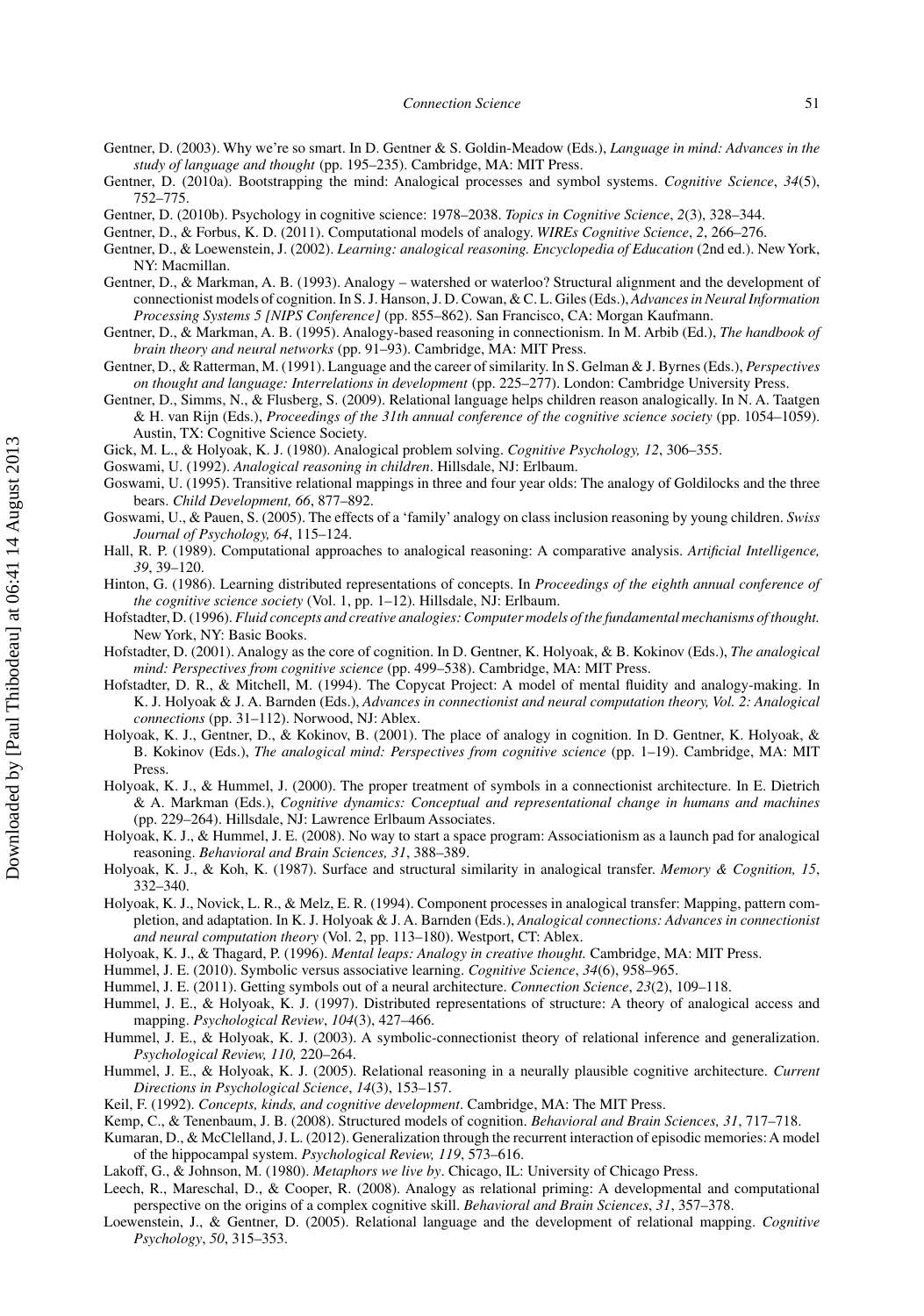Lupyan, G., Rakison, D. H., & McClelland, J. L. (2007). Language is not just for talking: Redundant labels facilitate learning of novel categories. *Psychological Science, 18*, 1077–1083.

Marcus, G. F. (2001). *The algebraic mind: Integrating connectionism and cognitive science*. Cambridge, MA: MIT Press.

Marcus, G. F., & Keil, F. C. (2008). Concepts, correlations, and some challenges for connectionist cognition. *Behavioral and Brain Sciences, 31*, 722–723.

Markman, A., & Gentner, D. (1997). The effects of alignability on memory. *Psychological Science*, *8*, 363–367.

Markman, A. B. (1999). *Knowledge representation*. Mahwah, NJ: Lawrence Erlbaum Associates.

Markman, A. B., & Laux, J. P. (2008). Analogical inferences are central to analogy. Commentary on Leech, Mareschal & Cooper. *Behavioral and Brain Sciences*, *31*, 390–391.

Marr, D. (1982). *Vision*. San Francisco, CA: Freeman.

McClelland, J. L. (2009). The place of modeling in cognitive science. *Topics in Cognitive Science, 1*, 11–38.

McClelland, J. L. (2010). Emergence in cognitive science. *Topics in Cognitive Science, 2*, 751–770.

McClelland, J. L., & Goddard, N. (1996). Considerations arising from a complementary learning systems perspective on hippocampus and neocortex. *Hippocampus, 6*, 654–665.

- McClelland, J. L., & Kawamoto, A. H. (1986). Mechanisms of sentence processing: Assigning roles to constituents. In J. L. McClelland, D. E. Rumelhart, & The PDP Research Group (Eds.), *Parallel distributed processing: Explorations in the microstructure of cognition 2: Applications* (pp. 318–362). Cambridge, MA: MIT Press.
- McClelland, J. L., McNaughton, B. L., & O'Reilly, R. C. (1995). Why there are complementary learning systems in the hippocampus and neocortex: Insights from the successes and failures of connectionist models of learning and memory. *Psychological Review*, *102*, 419–37.
- McClelland, J. L., & Patterson, K. (2002a). Rules or connections in past-tense inflections: What does the evidence rule out? *Trends in Cognitive Sciences, 6*, 465–472.
- McClelland, J. L., & Patterson, K. (2002b). 'Words *Or* Rules' cannot exploit the regularity in exceptions. *Trends in Cognitive Sciences, 6*, 464–465.
- McClelland, J. L., & Rogers, T. T. (2003). The parallel distributed processing approach to semantic cognition. *Nature Reviews Neuroscience, 4*, 310–322.
- Mitchell, M. (1993). *Analogy-making as perception: A computer model.* Cambridge, MA: MIT Press.
- Monner, D., & Reggia, J. A. (2012). Emergent latent symbols in recurrent neural networks. *Connection Science, 24*, 193–225.
- Morrison, R., Krawczyk, D., Holyoak, K., Hummel, J., Chow, T., Miller, B., & Knowlton, B. (2004). A neurocomputational model of analogical reasoning and its breakdown in frontotemporal lobar degeneration. *Journal of Cognitive Neuroscience*, *16*(2), 260–271.

Murphy, G. L., & Medin, D. L. (1985). The role of theories in conceptual coherence. *Psychological Review*, *92*, 289–316.

Mutafchieva, M., & Kokinov, B. (2007). Does the family analogy help young children to do relational mapping. In *Proceedings of the European cognitive science conference*. Hillsdale, NJ: Erlbaum.

- Nersessian (1992). How do scientists think? Capturing the dynamics of conceptual change in science. In R. N. Giere (Ed.), *Cognitive models of science: Minnesota studies in the philosophy of science* (Vol. XV). Minneapolis: University of Minnesota Press.
- Norman, K. A., & O'Reilly, R. C. (2003). Modeling hippocampal and neocortical contributions to recognition memory: A complementary learning systems approach. *Psychological Review, 110*, 611–646.
- Opfer, J. E., & Doumas, L. A. A. (2008). Analogy and conceptual change in childhood. *Behavioral and Brain Sciences, 31*, 723–724.
- O'Reilly, R. C., & Rudy, J. W. (2001). Conjunctive representations in learning and memory: Principles of cortical and hippocampal function. *Psychological Review, 108*, 311–345.
- Penn, D., Holyoak, K., & Povinelli, D. (2008). Darwin's mistake: Explaining the discontinuity between human and nonhuman minds. *Behavioral and Brain Sciences*, *31*(02), 109–130.
- Pinker, S., & Ullman, M. T. (2002a). Combination and structure, not gradedness, is the issue. *Trends in Cognitive Sciences, 6*, 472–474.
- Pinker, S., & Ullman, M. T. (2002b). The past and future of the past tense. *Trends in Cognitive Sciences, 6*, 456–463.
- Ramscar, M.,Yarlett, D., Dye, M., Denny, K., & Thorpe, K. (2010). The effects of feature-label-order and their implications for symbolic learning. *Cognitive Science*, *34*, 909–957.
- Rattermann, M., & Gentner, D. (1998). More evidence for a relational shift in the development of analogy: Children's performance on a causal-mapping task. *Cognitive Development*, *13*, 453–478.
- Rogers, T. T., & McClelland, J. L. (2004). *Semantic cognition*. Cambridge, MA: MIT Press.
- Rogers, T. T., & McClelland, J. L. (2008). Précis of semantic cognition: A parallel distributed processing approach. *Behavioral and Brain Sciences*, *31*, 689–749.
- Rosch, E., Mervis, C., Gray, W., Johnson, D., & Boyes-Braem, P. (1976). Basic objects in natural categories. *Cognitive psychology*, *8*(3), 382–439.
- Rumelhart, D. (1990). Brain style computation: Learning and generalization. In S. Zornetzer, J. L. Davis, & C. Lau (Eds.), *An introduction to neural and electronic networks* (pp. 405–420). San Diego, CA: Academic Press.
- Rumelhart, D., & Todd, P. (1993). Learning and connectionist representations. In D. E. Meyer & S. Kornblum (Eds.),*Attention and performance XIV: Synergies in experimental psychology, artificial intelligence, and cognitive neuroscience* (pp. 3–30). Cambridge, MA: MIT Press.
- Schapiro, A. C., & McClelland, J. L. (2009). A connectionist model of a continuous developmental transition in the balance scale task. *Cognition, 110*, 395–411.
- Smolensky, P., & Legendre, G. (2006). *The harmonic mind*. Cambridge, MA: MIT Press.